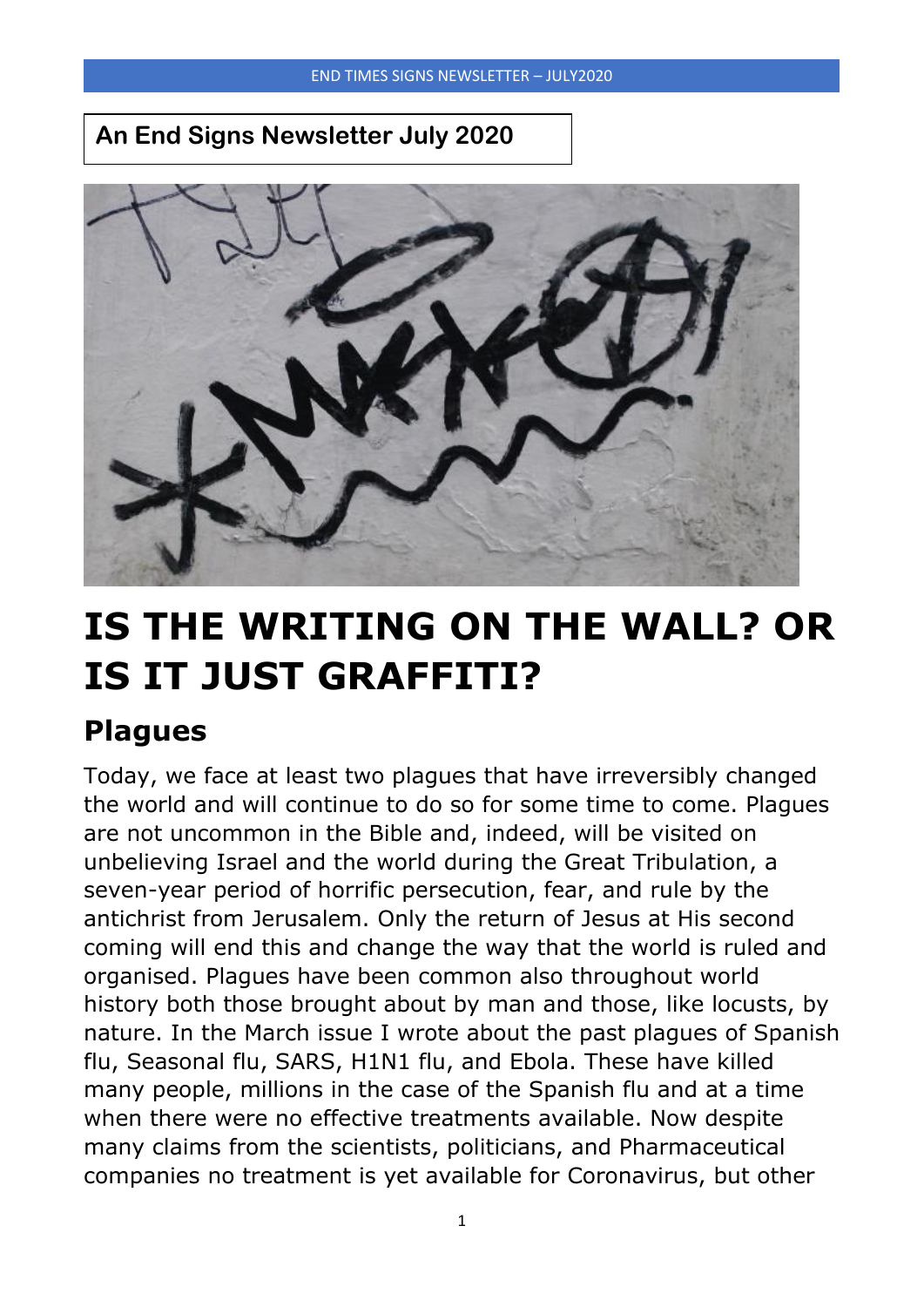agendas have been put in place to use this so-called pandemic as an excuse to control the world population. Has the finger of God painted this picture for the prophets to interpret and warn us our impending death if we do not repent and turn back to God? It is not a choice between Covid19 or locusts, it is a choice between LIFE and DEATH. The choice is ours.



## **IS THE WRITING ON THE WALL?**

The Book of Daniel, the Prophet, is full of supernatural events as God reveals his knowledge, power, and glory through Daniel to successive kings of Babylon.

Nebuchadnezzar, the king who brought Judah into captivity and received Daniel as an exile, had dreams, created an image of himself in gold, had a vision of a tree and observed Daniel and his friends unharmed in the fiery furnace. Daniel too had dreams, visions and gave interpretations. Perhaps the most striking interpretation of a vision was that of the 'writing on the wall' as described in Daniel 5:1-6;25-31.

Belshazzar (Nebuchadnezzar's son) throws a banquet and defiles the Temple goblets by drinking un-consecrated wine from them with his guests. Then, to make matters worse he and his friends worship the gods of gold, silver, iron, wood and stone. God immediately responds with a supernatural sign, i.e. the hand of God writing on the plaster wall in front of the King, who, not unexpectedly was consumed with fear and dread.

The King was desperate for someone too interpret the writing for him. His magicians and sorcerers could not, so, Daniel was called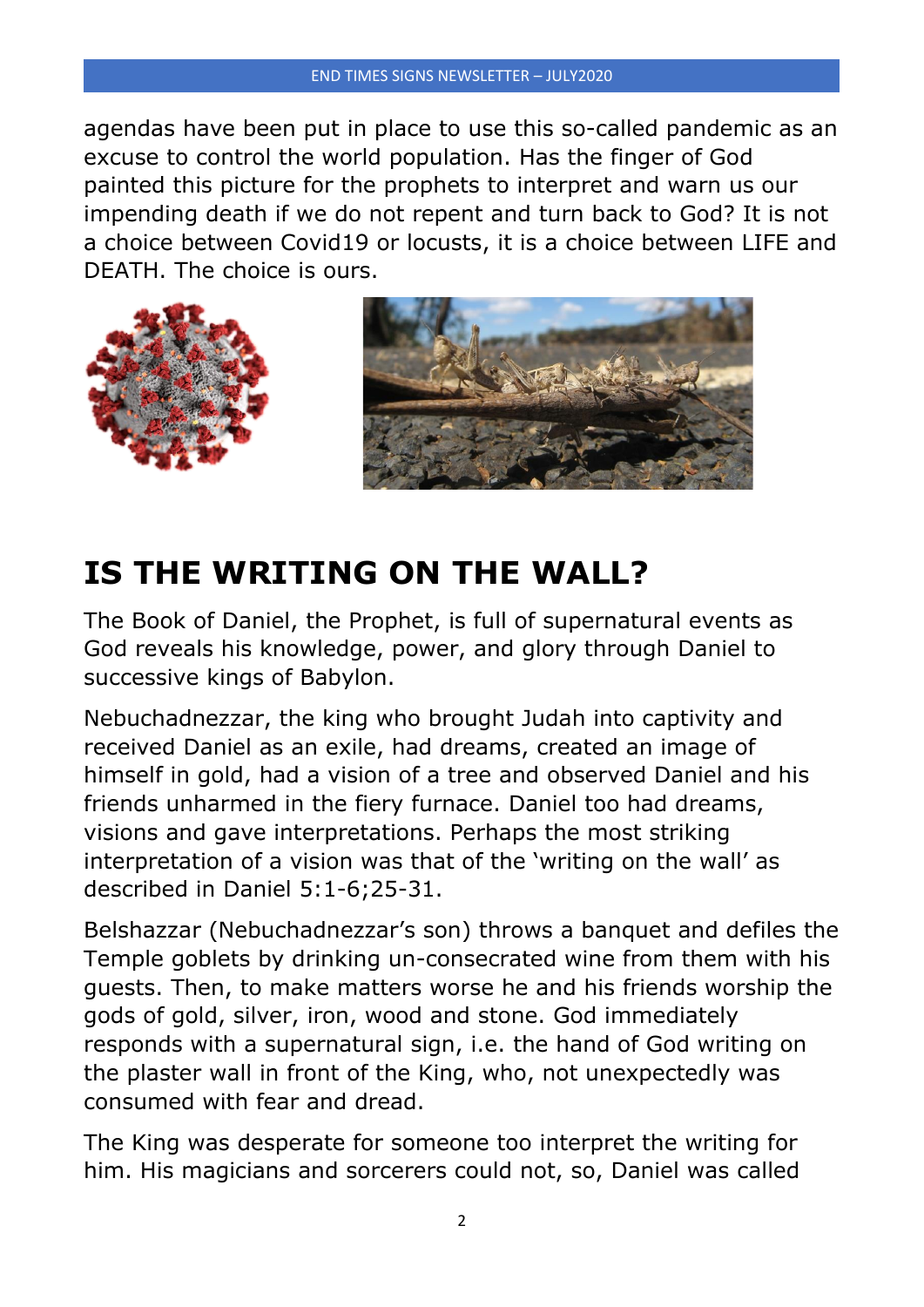for. Daniel could read the words and so spoke the Word of God to Belshazzar.

Daniel rebukes the King for not humbling himself before God, and lists his sins as God has seen them:

- i) Belshazzar set himself up against the Lord of heaven (v23a)
- ii) He used the Temple vessels to drink from at a party and thus contaminated them and defiled himself and his friends. (v23b)
- iii) He and his friends were guilty of idolatry by worshipping gods of gold, silver, bronze iron, wood and stone. (v23c)
- iv) Belshazzar did not honour God who holds all life in His hands. (v23d)

The writing on the wall interpreted by Daniel, said *"Mene, Mene, Tekel, Parsin"*

Daniel gave the interpretation and the Word from God to Belshazzar:

*Mene;* God has numbered the days of your reign and brought it to an end. (Note it is said twice for emphasis & authority)

*Tekel*: You have been weighed on the scales and found wanting.

*Parsin* (Peres -singular) Your kingdom is divided and will be given to the Medes and Persians.

That night Belshazzar was killed and Darius, the Mede, became King.

The miracle working power of God continued as Darius reluctantly had Daniel thrown into the Lion's Den – only for God to shut the mouths of the lions so that the next morning Daniel emerged unharmed. (Daniel 6) Daniels accusers, their wives and families were then thrown into the Lion's den and killed. This was then followed by Daniel having two more powerful dreams (and the interpretations) – the four beasts (Ch 7) and the vision of a ram and a goat (Ch 8)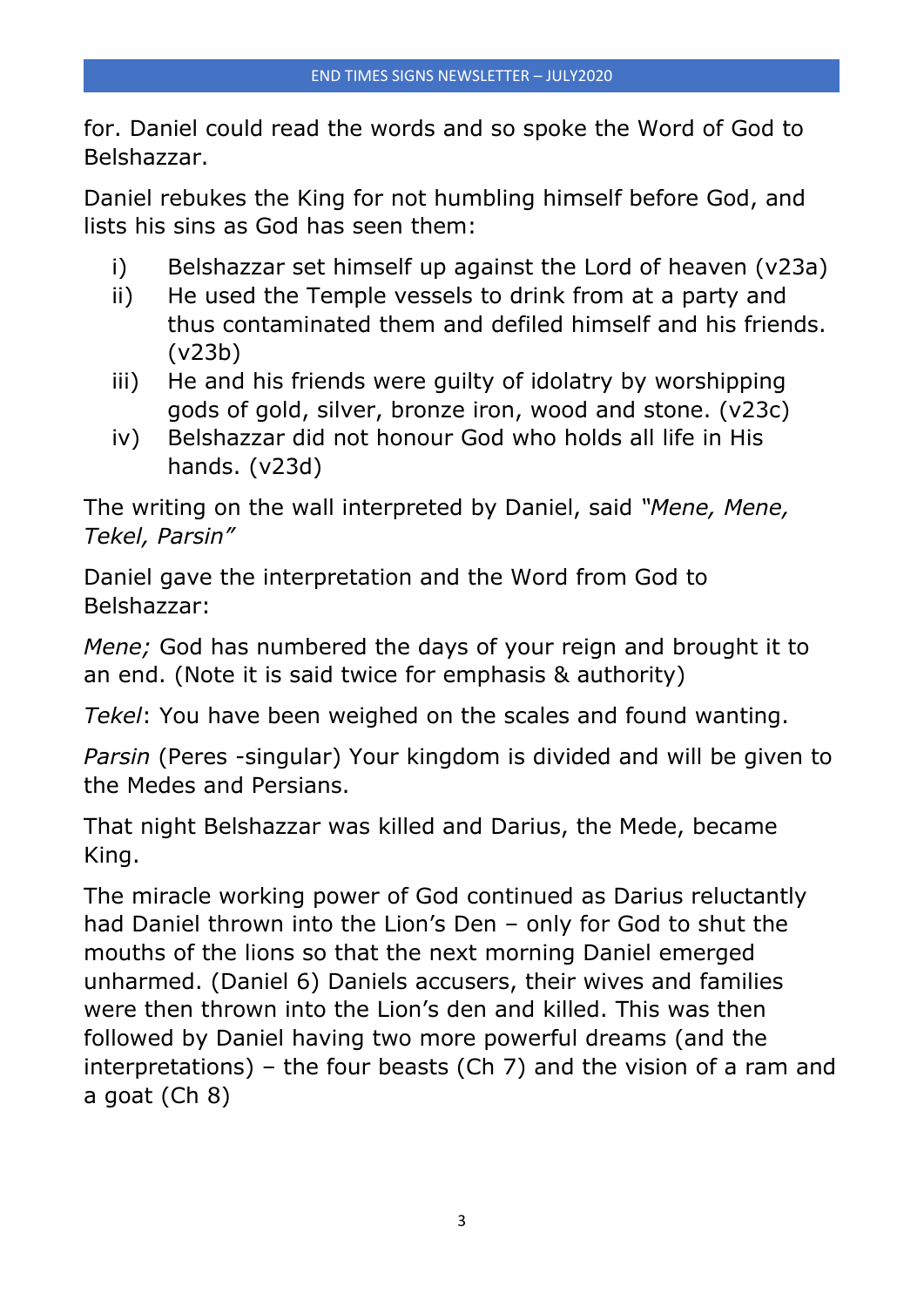As the writing was on the wall from Balshazzar, so it is for us today. Let us consider the continuing revelation of God through the prophetic ministry today.

A pastor from Kentucky, Dana Coverstone, shares THREE prophetic warning dreams he was given. Part 1 was given to him in December 2019, and the other two dreams [Part 2] were given to him in June 2020. Part 1 has already come to pass. Part 2 is expected to begin to unfold in September 2020.

In December 2019 Tracy saw a calendar for 2020 and then a finger came and tapped the month of January three times. Then a hand came, and its finger tapped the month of March three times for emphasis.

Then April, May, June appeared on the calendar. The hand came and tapped June three times (for emphasis) then he saw lots of people very ill, ambulances racing around, fires, protesters angry with the world. Then he saw bears wandering around in the cities amid chaos. This was followed by vultures flying around. There was absolute fear around and people holding guns – word spoke "Brace yourselves, brace yourselves".

The second dream came in June 2020 – A white figure appeared (Holy God) and a Voice said "Part 2, Part 2" then he saw a calendar for June and July and August. September was emphasised as was November. There was chaos, armed people in the streets, schools closed, dilapidated school buildings, bank roofs taken off and money pouring out. Politicians in back rooms making deals, people rounded up. Chinese and Russian soldiers rounding people up. UN troops also leading the rounding up. Then vultures came and attacked people, He saw homes and churches being burned. Then a 'fist pump' on November 2020 – and he heard the words "Brace yourself, brace yourself".

The third dream came soon after the second. In it he walked to Bank to get change for a Church yard sale. The President of local bank was at counter and told him that there was no change. She said – "I am sorry, but the US Mint is no longer making coins – prepare for hyper-inflation- one dollar and five-dollar bills will follow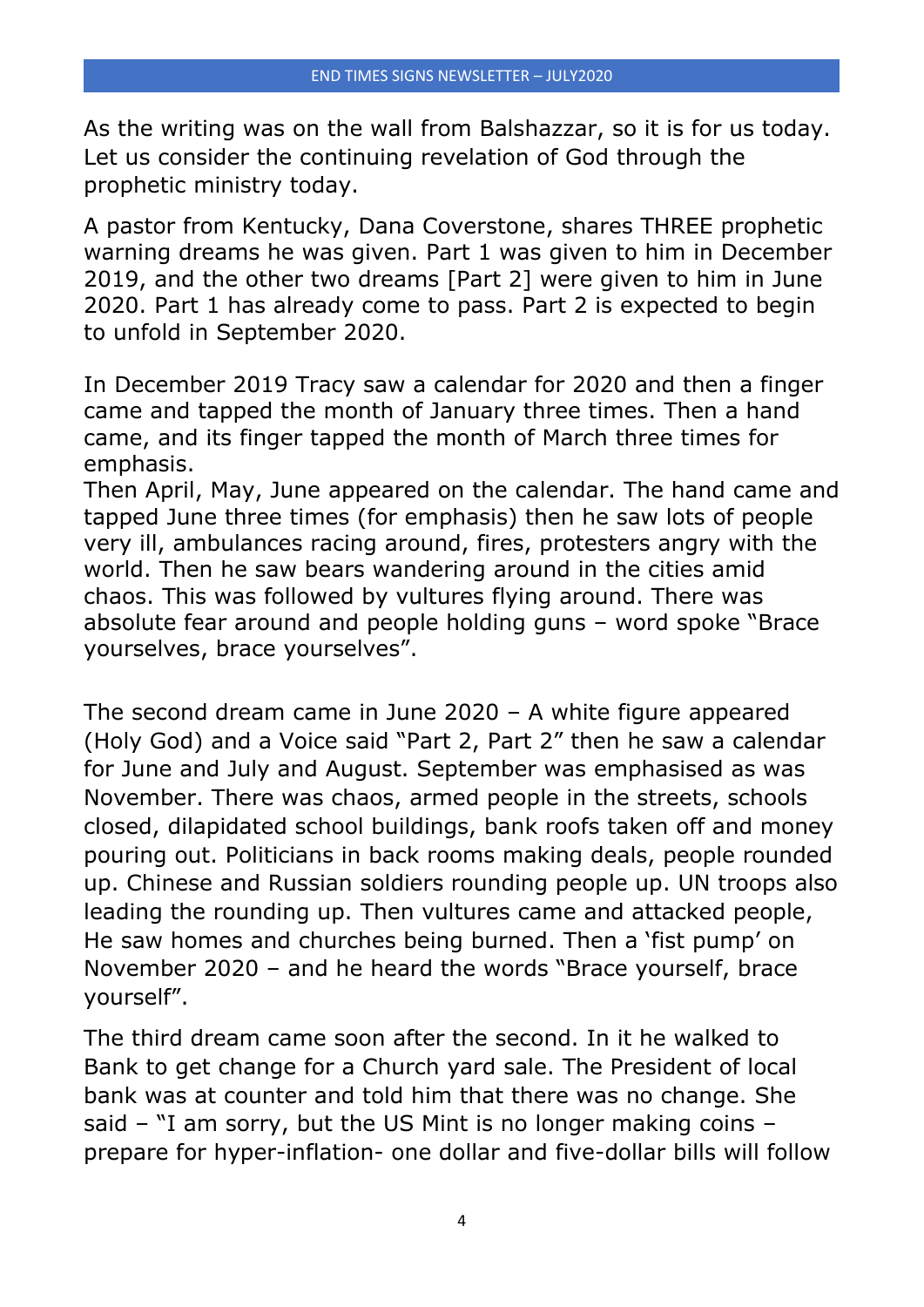soon after". He heard the same words again "Brace Yourself, brace yourself!"

Dana Coverstone was certain that all this meant that there would be a huge wave of Covid in the USA from September – November 2020 leading to Civil War. He didn't see President Trump anywhere, just anarchy, chaos and fear. He is encouraging his Church and listeners to prepare for it……

It is striking that here in this series of prophetic dreams God is speaking as he did to Belshazzar about kingdoms and Governments (particularly in the Christian West) coming to an end. Is the writing on the wall for USA and the UK?

Tracy Cooke and his wife are the founding pastors of their church and have led it for 20 years. (Miracle Life Tabernacle Ministries, North Carolina). This is the word that Tracy had…..

*"2020 is the time when God is going to deal with landscape of the Church – expedite time, prophesy, dreams and vision – The Church started out like Sampson with great strength – God taking Church back to repentance – everything that can be shaken will be shaken in the next four months (*see Hebrews 12:26-27*). Nature will preach and prophesy through signs and wonders* (see my book Where are we Heading – Heaven Only Knows)*. The Church is coming out of defeat into victory.*

*Faith is going to come alive, flow in gifts of the Spirit, and satisfy the desires of the heart. Platform of greatness for many. Glory of God will be shown. God is going to deal with homosexuality, abortion, false prophets, and teachers in the Church. This is the year of the greatest miracles. Stay humble before God and give him the glory."*

Unlike the UK Government and PM, Donald Trump was appointed by God for this time. He has a close circle of Christian prophets and pastors with whom he discusses each major speech and step. People either hate or love him in the natural but the Spirit of the Lord is leading him, and Scripture shows that only the spiritual people will discern that. On 14<sup>th</sup> June, this year he laid out before the House of Representatives seven clear commitments to uphold Christian values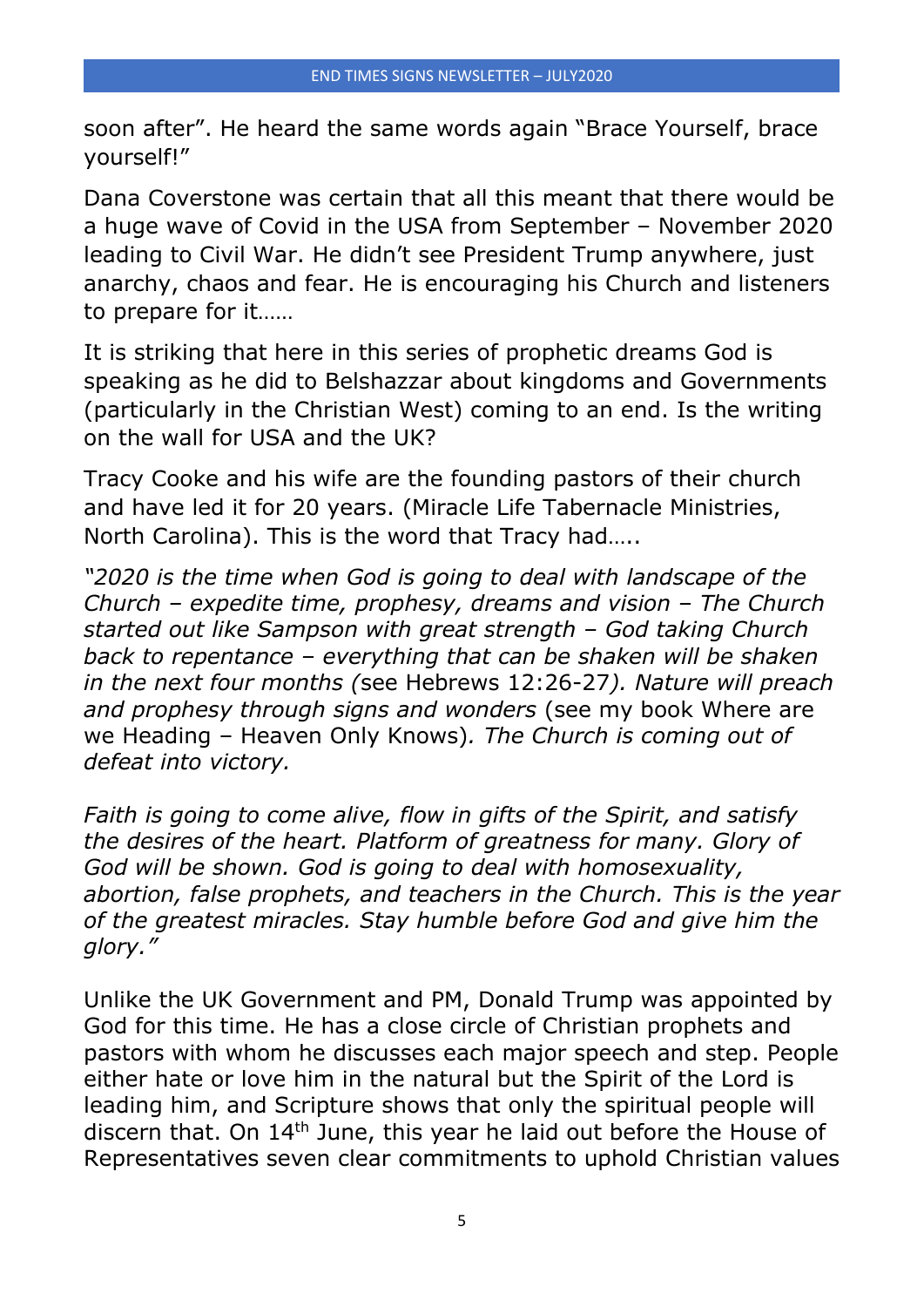in America. He received a series of standing ovations for his promises that amounted to war on the antichrist agenda, so paralysing the UK at the moment. For example, his stand against abortion, BLM and gay activism together with his pledge to uphold Christian faith in schools and society were very courageous. God will bless this man for this and his support for Israel.

Is the writing on the wall for the unbelieving world? Has God had enough? Is it not time for the Lord to return for His body, the Church? Let us listen again to the charge against Belshazzar. Does our sin include

- Thinking that mankind, science, medicine, philosophy and law knows best – do we idolise any or all of these and depend upon them for our lives and material comfort to the exclusion of God and His salvation?
- Do we treat the sacred things with familiarity and even disdain and contaminate ourselves by adopting the values of a fallen world?
- Are we idolatrous, worshipping the gods of sport, NHS, music and paganism rather than knowing God in spirit led worship and praise?
- Do we really honour God who holds our lives in His hand? In all our ways we should acknowledge Him.

Arise Oh Church of Christ, turn to Him the only Saviour, healer, provider, shield and defender and be born again by the Spirit of God to know him in your spirit. Desire the gifts and the anointing, the giver and the power, the truth and the way.

Is God writing on your living room wall today, is He calling you back into intimacy, if so, let us bow our heads and kneel before Him only and pray

Oh Almighty, loving God, Father, Son and Holy Spirit, we acknowledge only you as the divine authority, the only Saviour and the Hope of all who seek You. We confess, with shame, our wickedness and sin. Have mercy on us. We turn from our sin and turn to you today. Thank you that You have said that if we do then You will forgive our sin and cleanse us from all unrighteousness. We received your forgiveness and the new life that is ours every day in your Son Jesus Christ our Lord. **Amen**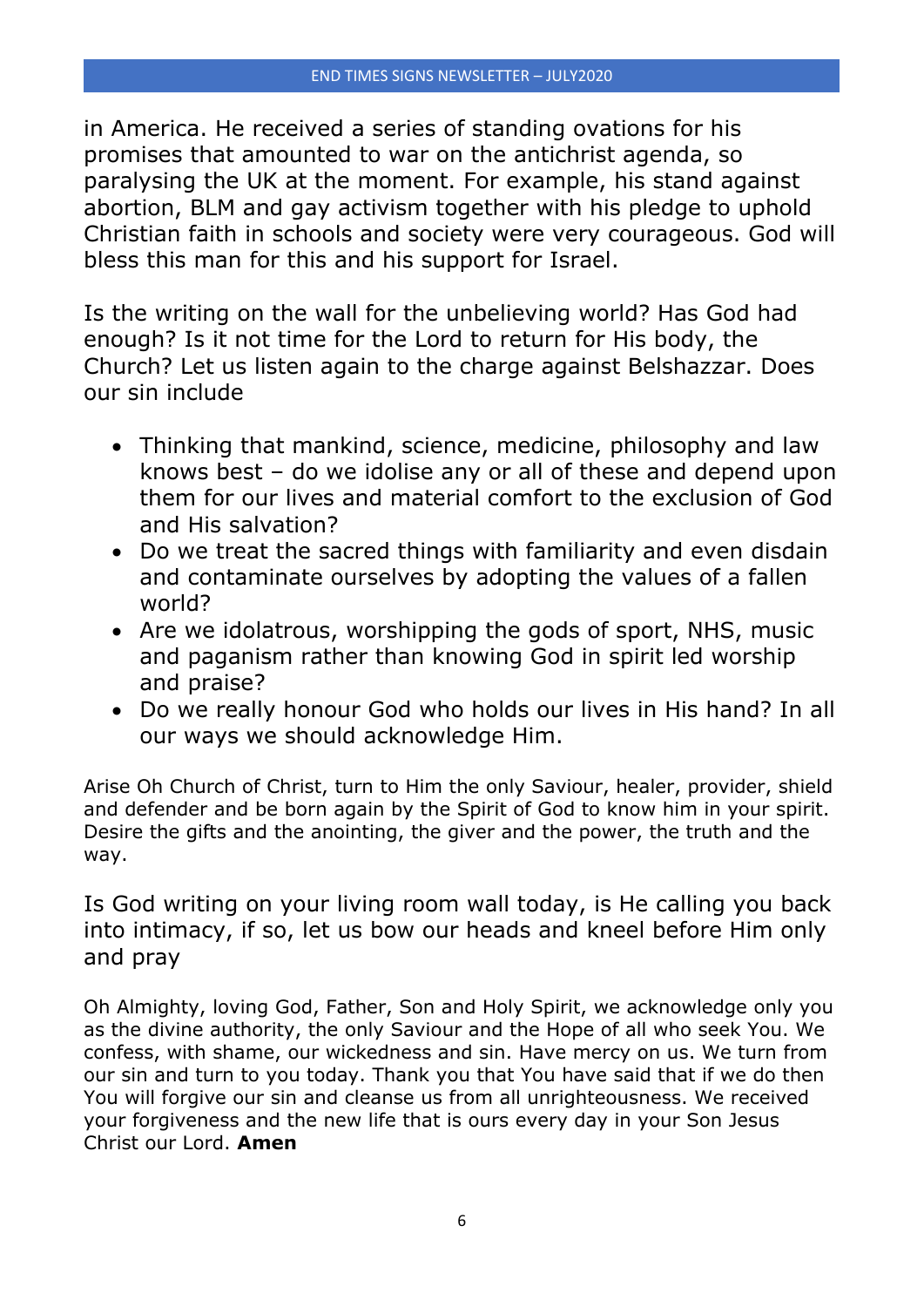## **THE GLOBAL PANDEMIC – Covid 19**

**[WHO Coronavirus Disease \(COVID-19\) Dashboard](https://covid19.who.int/)** at 8<sup>th</sup> July 2020

**11,635,939 confirmed cases** of COVID-19, including **539,026 deaths,** 6,420,000 recovered from Covid19 reported to WHO.

**The Lie** – deaths figures inflated, incorrect comparisons, conflicting scientific advice (even from same Universities!) PROJECT Fear – These are some of the many views being expressed by a complete cross-section of people and reported in the daily papers, although, it has to be said, not by the BBC. For fuller details and sources about this see my May Newsletter.

Peter Hitchens, in his excoriating article written for the Mail on Sunday June 14th, described PROJECT FEAR as the 'Dictatorship of Fear'. The 'F' factor pushed by Government ministers and scientists for a few weeks after they had come up with the idea, based upon the false claim that we were all at risk from a terrible and devastating disease. His research shows that the numbers of dead are grossly inflated by what he has called 'an incredibly lax recording system which does not distinguish between those who died of Covid 19 and those who died of other things, but may have been infected by it. The elderly, ill and sick who for whatever found themselves in one of the 21,723 Nursing Homes in the UK were left vulnerable and unprotected by the Government's and Health England neglect, a position made acutely worse by the NHS who discharged elderly Covid-positive patients back into the same Nursing Homes. We recognise that the elderly and ill in society are the groups in most danger, but sadly, the Government saw the danger too late and its failure to protect them has caused thousands of deaths. It is interesting that almost half of the reported Covid deaths have been from Nursing Homes ([https://metro.co.uk/2020/04/14/many](https://metro.co.uk/2020/04/14/many-care-homes-uk-coronavirus-)[care-homes-uk-coronavirus-\)](https://metro.co.uk/2020/04/14/many-care-homes-uk-coronavirus-). Having said that there continues to be much concern about the numbers of death certificates that wrongly attributed death to Covid19. This was due to pressure from the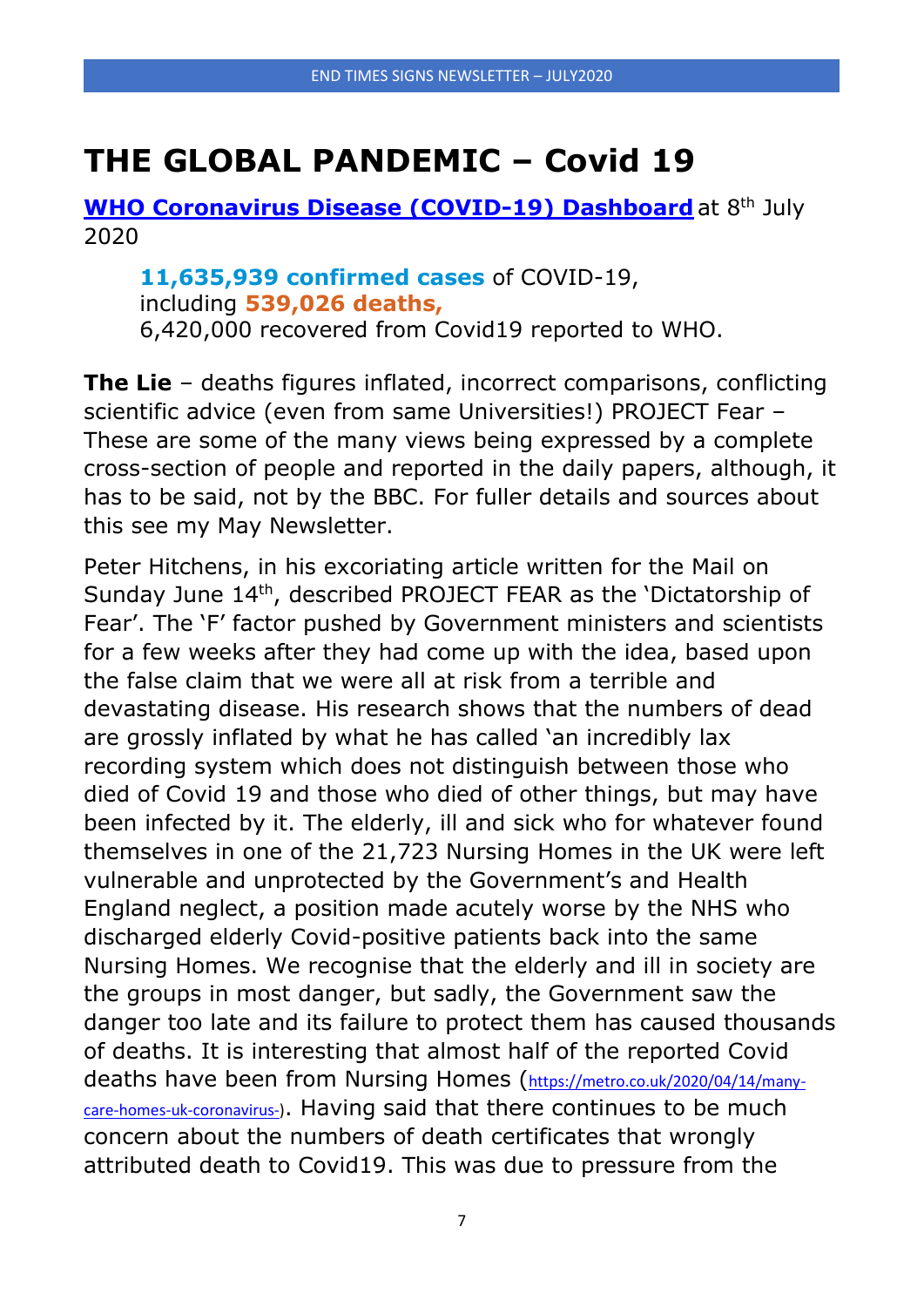Department of Health (presumably led by Big 'Pharma') to create the illusion of a huge number of deaths (wrongly and erroneously forecast to be 500,000 by Neil Ferguson of Imperial College London). Many doctors in the UK and USA have testified to this pressure and confirmed that the results were skewed for this reason. As we saw in earlier newsletters, the only people to benefit from the heartache and neglect are the Global Elite and Big Pharma who stand to make *£\$billions* out of any new vaccine.

Peter Hitchens are was scathing about the BBC Bias in presenting and reporting the 'pandemic'. He refers to the Corporation's 'barefaced dishonesty and unlawful bias apart. The Media generally has not helped at all with scare stories and pitifully bad coverage, that has misled millions of readers about the truth of this Virus and the Government's handling of it. The Government's policy has been completely exploded by scientific experts like Sunetra Gupta, Professor of Theoretical Epidemiology at the University of Oxford, Dr Sucharit Bhakdi, an infectious disease specialist in Germany and Stanford University, and also Professors Dolores Cahill and Judy Mikovits among many as I reported last month. I also mentioned in my April newsletter, Katherine Timpf a reporter for *National Review Online* Criticised Governments for causing problems both through failed and inadequately tested initiatives and Regulations that have put people's lives at risk.

John Ioannidis, a maverick pandemic forecaster at Stanford University, called the data collected so far on the pandemic "[utterly](https://www.statnews.com/2020/03/17/a-fiasco-in-the-making-as-the-coronavirus-pandemic-takes-hold-we-are-making-decisions-without-reliable-data/)  [unreliable](https://www.statnews.com/2020/03/17/a-fiasco-in-the-making-as-the-coronavirus-pandemic-takes-hold-we-are-making-decisions-without-reliable-data/)". He pointed out that the Diamond Princess cruise ship yielded a mortality rate of 1% in a population composed of high-risk older people. He wrote "*In the absence of data, prepare-for-theworst reasoning leads to extreme measures of social distancing and lockdowns. Unfortunately, we do not know if these measures work."*

Michael Levitt, a Nobel laureate and Stanford biophysicist correctly calculated that China would get through the worst of its coronavirus outbreak long before many others. He now [foresees](https://www.latimes.com/science/story/2020-03-22/coronavirus-outbreak-nobel-laureate) a similar outcome for the rest of the world.

While many experts are warning of months, or even years, of lockdown and social distancing, Levitt says the data simply doesn't support such a dire scenario. He wrote "*The real situation is not as*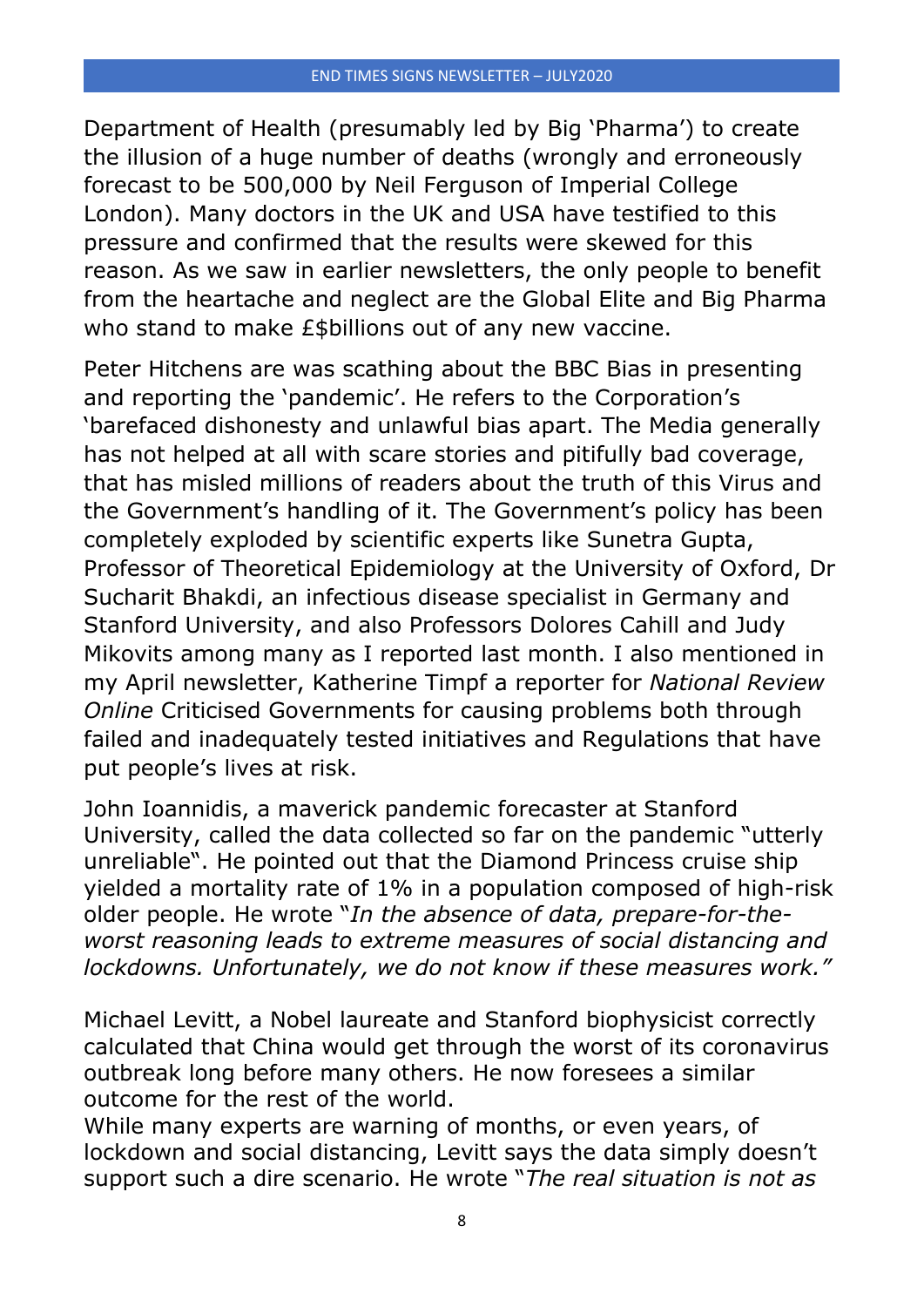*nearly as terrible as they make it out to be. What we need is to control the panic, we're going to be fine."*

Levitt blames the media for causing unnecessary panic by focusing on the increase in cases and spotlighting celebrities who contract the virus.

In addition to all of this we have the false claim by Government and the BBC that the 'shutdown' has protected the NHS is not borne out by any facts. The NHS was never going to be overwhelmed says Peter Hitchens as the peak hit the UK on April 8<sup>th</sup> two weeks after the lockdown was introduced. Death rates per head in the UK at 620per million is less than Belgium who introduced the tightest lockdown. Sweden's death rate was lower than the UK at 472per million despite not implementing a lockdown. Japan also didn't implement a lockdown and yet their death rate was an astonishing 7deaths per million. So much for the 'science'. Science contributes greatly to both our understanding of the natural world and our lifestyles but equally distinguishes itself with an appalling history of military inventions, chemical weapons, drugs that kill rather than cure, drugs that main rather than protect and everyday equipment that often proves dangerous. We need to be so careful not to treat science and scientists as God and everything they say as truth because it is not. The Covid pandemic has revealed much that is morally and ethically wrong about science and its disproportionate hold over Governments. Many things that are now the 'New Norm' in shopping, travel, holidays, work GP surgeries have and continue to change the relationship between State and individual, crossing the boundary of personal liberty and democratic freedom.

#### **'How Fear, Groupthink Drove Unnecessary Global**

**Lockdowns'**. 'In the face of a virus threat, China clamped down on its citizens with the first lockdowns. Then as the virus spread around the world academics used faulty information to build faulty models. Leaders relied on these faulty models. Dissenting views were suppressed. The media flamed fears and the world panicked. That is the story of what may eventually be known as one of the biggest medical and economic blunders of all time. The collective failure of every Western nation, except one, to question groupthink will surely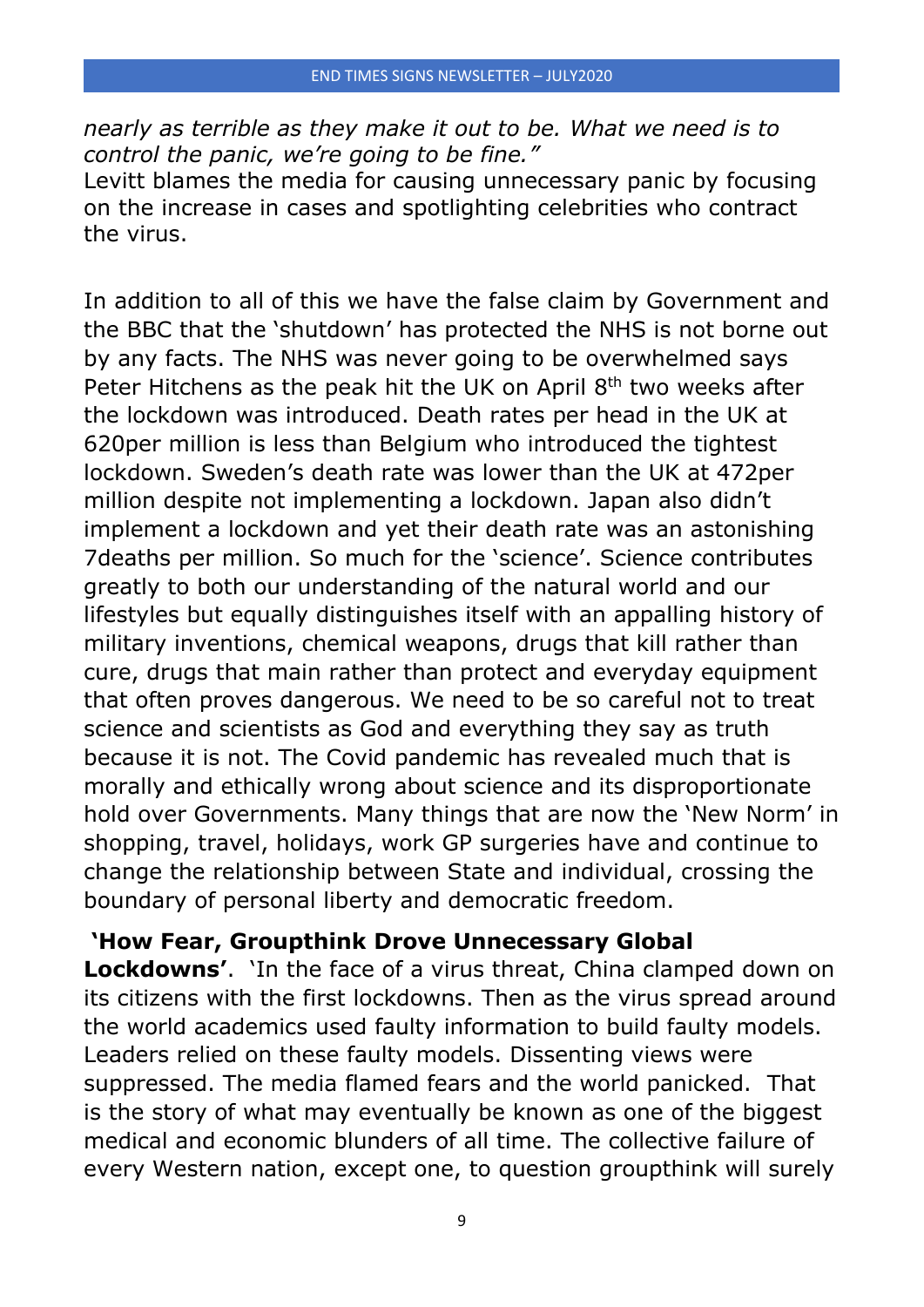be studied by economists, doctors, and psychologists for decades to come. We put millions of young healthy people under house arrest, stopped cancer screenings and treatment for other serious diseases, and sunk ourselves into the worst level of unemployment since the Great Depression. This from a virus that bears a survival rate of 99.99% if you are a healthy individual under 50 years old.' (Yinon Weiss – [www.RealClearPolitics.com](http://www.realclearpolitics.com/) May 21<sup>st</sup> 2020)

### **Biblical authority on Plague** – See p6 of April newsletter

## **The Origin of the Virus**

During these past few weeks, when the pandemic became official, I have been asking the Lord to reveal to me His perspective on this crisis. It has been clear that the virus was created in a laboratory, funded by the global elite (i.e. the proponents and orchestrators of the planned single, global, government for the whole world … which we know will be led by the anti-Christ at some point). COVID-19 is a manufactured, weaponized, pathogen that was seeded into populations with an evil objective, but it is not doing what it says 'on the tin'! Whilst there are now mutations in circulation and scientists are struggling to find out how the virus is made up, temporary treatments are on the cards, but these will not be the panacea claimed by the pharmaceutical industry and the globalists like Bill & Melinda Gates. I believe that God is frustrating their plans for a global vaccine and a digital marker to control everyone (the mark of the Beast).

For an excellent and up to date article on this please go to <https://lightforthelastdays.co.uk/articles/christianity-and-the-last-days/signs-of-the-times-5-july-2020/>

In which Tony looks at the following:

[The decline of America?](https://lightforthelastdays.co.uk/articles/christianity-and-the-last-days/signs-of-the-times-5-july-2020/#The_decline_of_America) [Biometric ID in Africa.](https://lightforthelastdays.co.uk/articles/christianity-and-the-last-days/signs-of-the-times-5-july-2020/#Biometric_ID_in_Africa) [Currency crisis](https://lightforthelastdays.co.uk/articles/christianity-and-the-last-days/signs-of-the-times-5-july-2020/#Currency_crisis_and_666) and 666.

[Rumours of Wars. China, India, North and](https://lightforthelastdays.co.uk/articles/christianity-and-the-last-days/signs-of-the-times-5-july-2020/#Rumours_of_Wars_China_India_North_and_South_Korea_Israel_and_Turkey) South Korea, Israel [and Turkey.](https://lightforthelastdays.co.uk/articles/christianity-and-the-last-days/signs-of-the-times-5-july-2020/#Rumours_of_Wars_China_India_North_and_South_Korea_Israel_and_Turkey)

**Comparative table of coronavirus deaths & infections** as at 7th July 2020 (Worldometer) compared to 2<sup>nd</sup> April 2020 reported.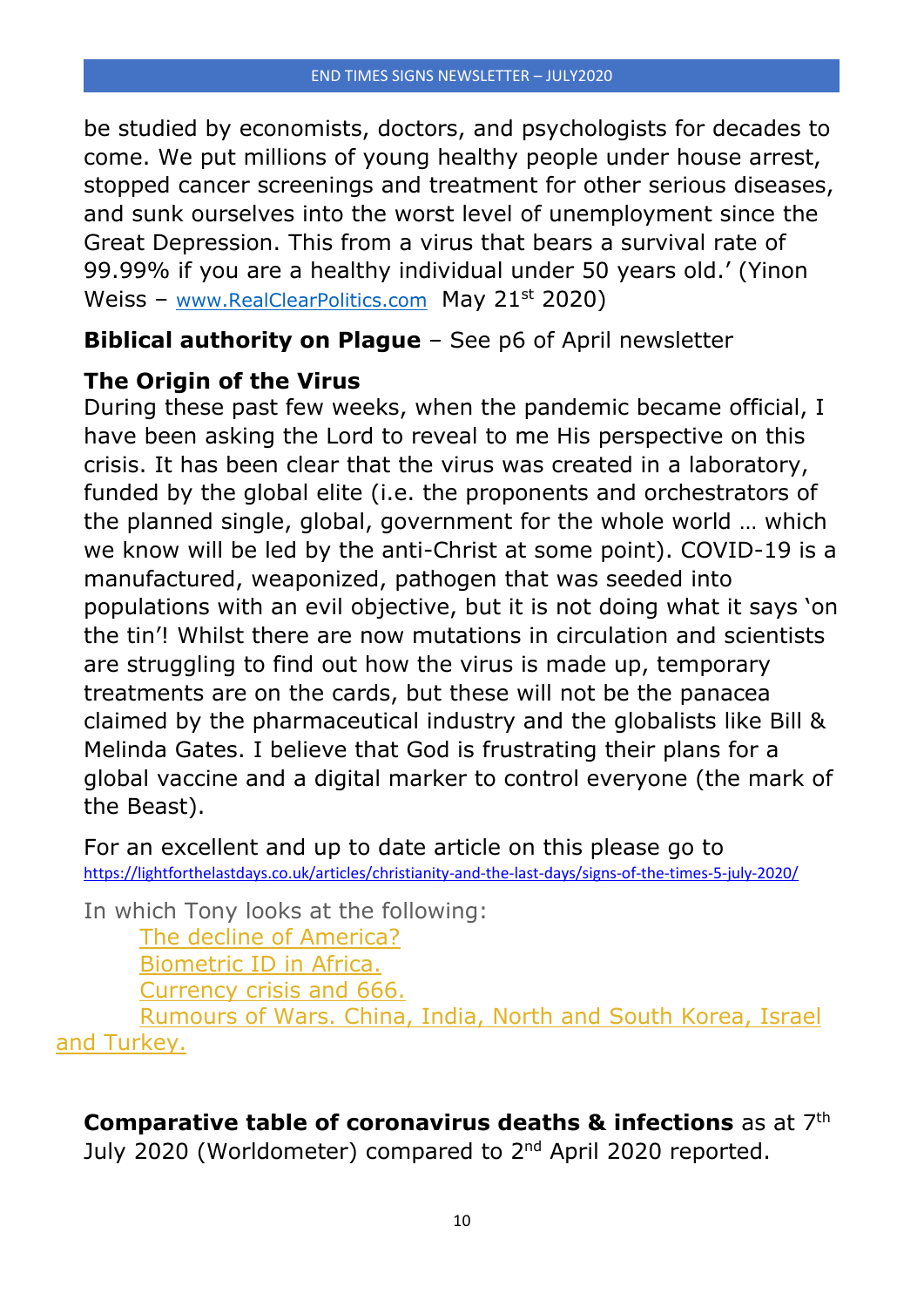#### END TIMES SIGNS NEWSLETTER – JULY2020

|               | <b>ITALY</b> | <b>CHINA</b>  | <b>UK</b>  | <b>ISRAEL</b> | <b>USA</b>  |
|---------------|--------------|---------------|------------|---------------|-------------|
| Population    | 60,550,075   | 1,439,323,776 | 67,530,172 | 8,972,000     | 328,239,520 |
| Cases         | 241,956      | 83,572        | 286,349    | 32,714        | 3,097,538   |
|               | 105,792      | 81554         | 29,474     | 5,591         | 189,661     |
| <b>Deaths</b> | 34,899       | 4,634         | 44,391     | 343           | 133,991     |
|               | 12,428       | 3,312         | 2,352      | 21            | 4,095       |
| Recovered     | 192,815      | 78,548        | $\ast$     | 18,267        | 1,355,524   |
|               | 15,729       | 76,238        |            | 226           | 7,267       |

\*The UK's failure to report how many people have recovered from Covid-19 has been criticised by public health experts, who say a huge proportion of cases have remained "invisible" to the health service. [The Guardian 18<sup>th</sup> June 2020]

### **Global Track & trace App and Testing**

There are four parts to the Governments proposals for Track and Trace. The first concerns [an antigen test to check if you have](https://www.nhs.uk/conditions/coronavirus-covid-19/testing-and-tracing/get-an-antigen-test-to-check-if-you-have-coronavirus/)  [coronavirus now.](https://www.nhs.uk/conditions/coronavirus-covid-19/testing-and-tracing/get-an-antigen-test-to-check-if-you-have-coronavirus/) The second is to follow up [your coronavirus test](https://www.nhs.uk/conditions/coronavirus-covid-19/testing-and-tracing/what-your-test-result-means/)  [result.](https://www.nhs.uk/conditions/coronavirus-covid-19/testing-and-tracing/what-your-test-result-means/) The remaining two parts concern contact [after testing](https://www.nhs.uk/conditions/coronavirus-covid-19/testing-and-tracing/nhs-test-and-trace-if-youre-contacted-after-testing-positive-for-coronavirus/)  [positive](https://www.nhs.uk/conditions/coronavirus-covid-19/testing-and-tracing/nhs-test-and-trace-if-youre-contacted-after-testing-positive-for-coronavirus/) or [if you've been in contact with a person who has](https://www.nhs.uk/conditions/coronavirus-covid-19/testing-and-tracing/nhs-test-and-trace-if-youve-been-in-contact-with-a-person-who-has-coronavirus/)  [coronavirus.](https://www.nhs.uk/conditions/coronavirus-covid-19/testing-and-tracing/nhs-test-and-trace-if-youve-been-in-contact-with-a-person-who-has-coronavirus/) The roll-out of this has been fraught with technical difficulties and in getting responses from people previously tested. In a helpful article in the Telegraph on  $8<sup>th</sup>$  July there is a useful summary of the position to date.

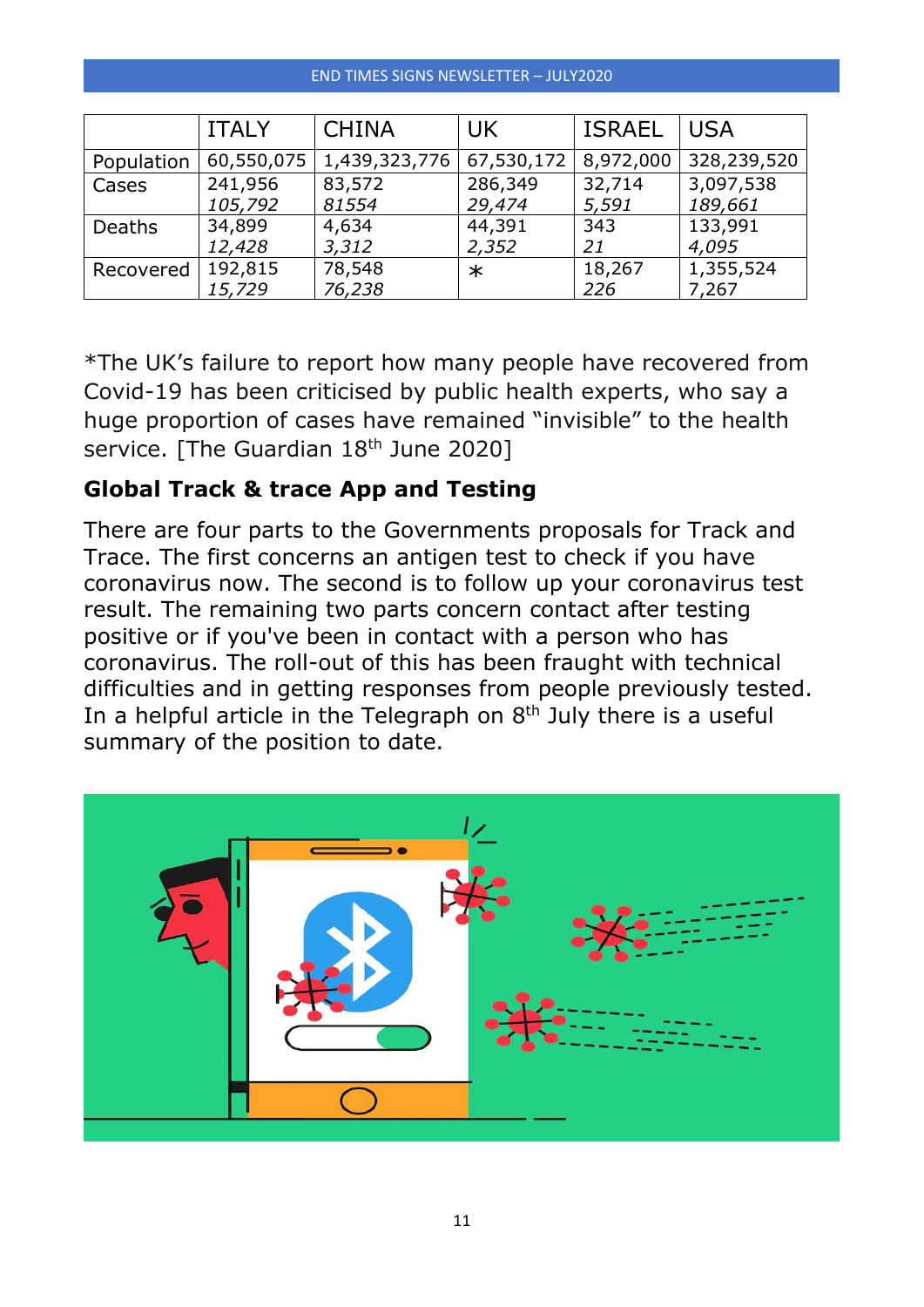According to the Telegraph in their Online Article, the Government has been racing to find ways to ease restrictions without putting public safety at risk.

On May 5, the Government revealed its first attempt at a contacttracing app. But in a major U-turn, on June 18, the Government admitted the app flawed and it [would switch to a model being](https://www.telegraph.co.uk/news/2020/06/18/nhs-coronavirus-contact-tracing-app-ditched-major-u-turn/)  [developed by tech giants Apple and Google.](https://www.telegraph.co.uk/news/2020/06/18/nhs-coronavirus-contact-tracing-app-ditched-major-u-turn/)

Matt Hancock, the Health Secretary, was forced to admit: "We knew from the start that we would need to test and learn as we developed this new technology."

While the app has been delayed, the UK has from 27<sup>th</sup> May been using trained teams to call up people who have [coronavirus](https://www.telegraph.co.uk/global-health/science-and-disease/coronavirus-symptoms-list-uk-covid-19-nhs-signs/)  [symptoms](https://www.telegraph.co.uk/global-health/science-and-disease/coronavirus-symptoms-list-uk-covid-19-nhs-signs/) to track the spread of Covid-19 and ask them to isolate. Reports from various newspapers have revealed that many of the trained workforce have not been used and extraordinarily little effective tracking and tracing has been carried out.

The UK's Test and Trace chief, Dido Harding, [refused to put a](https://www.telegraph.co.uk/technology/2020/05/27/nhs-test-trace-system-launch-without-contact-tracking-app/)  [timeline on when the app would be launched.](https://www.telegraph.co.uk/technology/2020/05/27/nhs-test-trace-system-launch-without-contact-tracking-app/)

With the UK having to swap its app for technology made by Apple and Google, there could still be a long wait for the new version to arrive. Lord Bethell, the Junior Health Minister this week said Britain's delayed contact-tracing app will not be ready until winter and "isn't the priority at the moment"! It seems to me that with lockdown restrictions having been largely removed and the population on the move to have holidays, enjoy leisure time together in pubs and restaurants or simply more being back at work, the whole intention of Track & trace has become much harder to make work. It seems like more £m wasted…….

An interesting article in the Telegraph on 9<sup>th</sup> July stated that SAGE, the Scientific Advisory Group on Emergencies, led by Sir Patrick Valance and professor Chris Whitty appears to have been sidelined and will meet less frequently as ministers take more direct control of the Coronavirus crisis! An expanded Joint Biosecurity Centre will take a more prominent role – 'BJC' doesn't sound as wise as 'SAGE' but time will tell if this is a move in the right direction.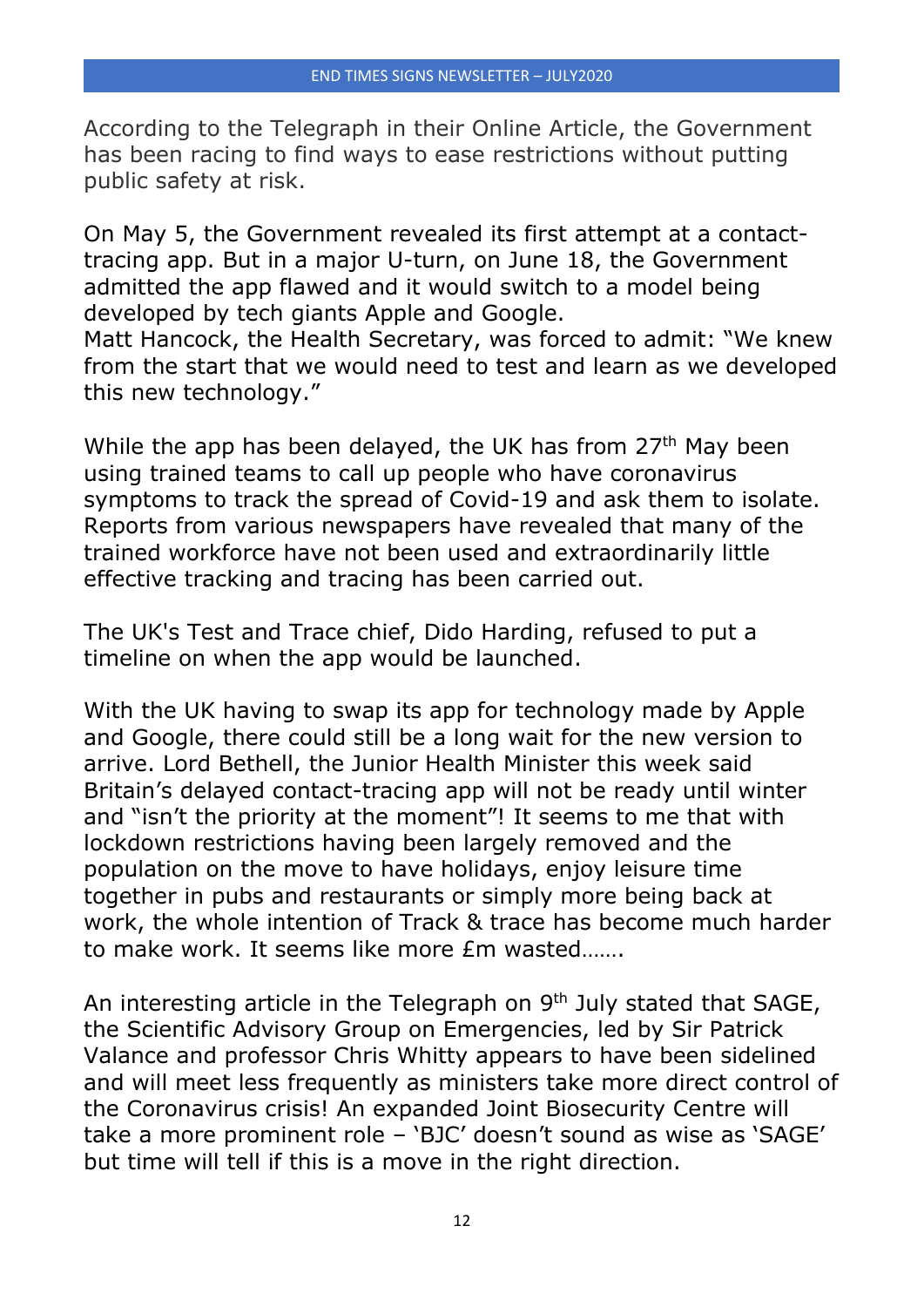## **Religious Liberty**

In the last week of June, a group of 25 Church leaders supported by Christian Legal Centre filed a legal action challenging the Government's lockdown of churches as an unconstitutional invasion of church liberties.

This action led to an article published on  $30<sup>th</sup>$  June by the National Director of the Fellowship of Independent Evangelical Churches (FIEC), John Stevens, who argued that there has been no such invasion, and the government acted within its rights.

Andrea Williams of Christian Concern said that there is much to agree with in Mr Stevens' article. He is right to caution the churches against ignoring the government's advice to take certain precautions when the churches re-open – you don't want to endanger the health of your parishioners and others, and you don't want to sabotage the church's mission by exposing it to public anger as a collective Dominic Cummings.

The difference of opinion turns on the fact that, firstly, what the Government did amounts to an unconstitutional invasion of church liberties because the Government did not ADVISE the church but it chose to issue legally binding Regulations, backed by a threat of criminal sanction for ministers who fail to keep their churches closed during the lockdown.

Since the beginning of this month new Regulations have been published and we hope and pray the government will stay true to its latest guidance thereby acknowledging the principle of the freedom of the Church.

The second point concerns the law concerning the freedom of the Church. This finds its authority in the Magna Carta.

Magna Carta 1297 is still celebrated as the foundation stone of English democracy and rule of law. Its very first chapter reads:

*FIRST, We have granted to God, and by this our present Charter have confirmed, for Us and our Heirs for ever, that the Church of England shall be free, and shall have all her whole Rights and Liberties inviolable…*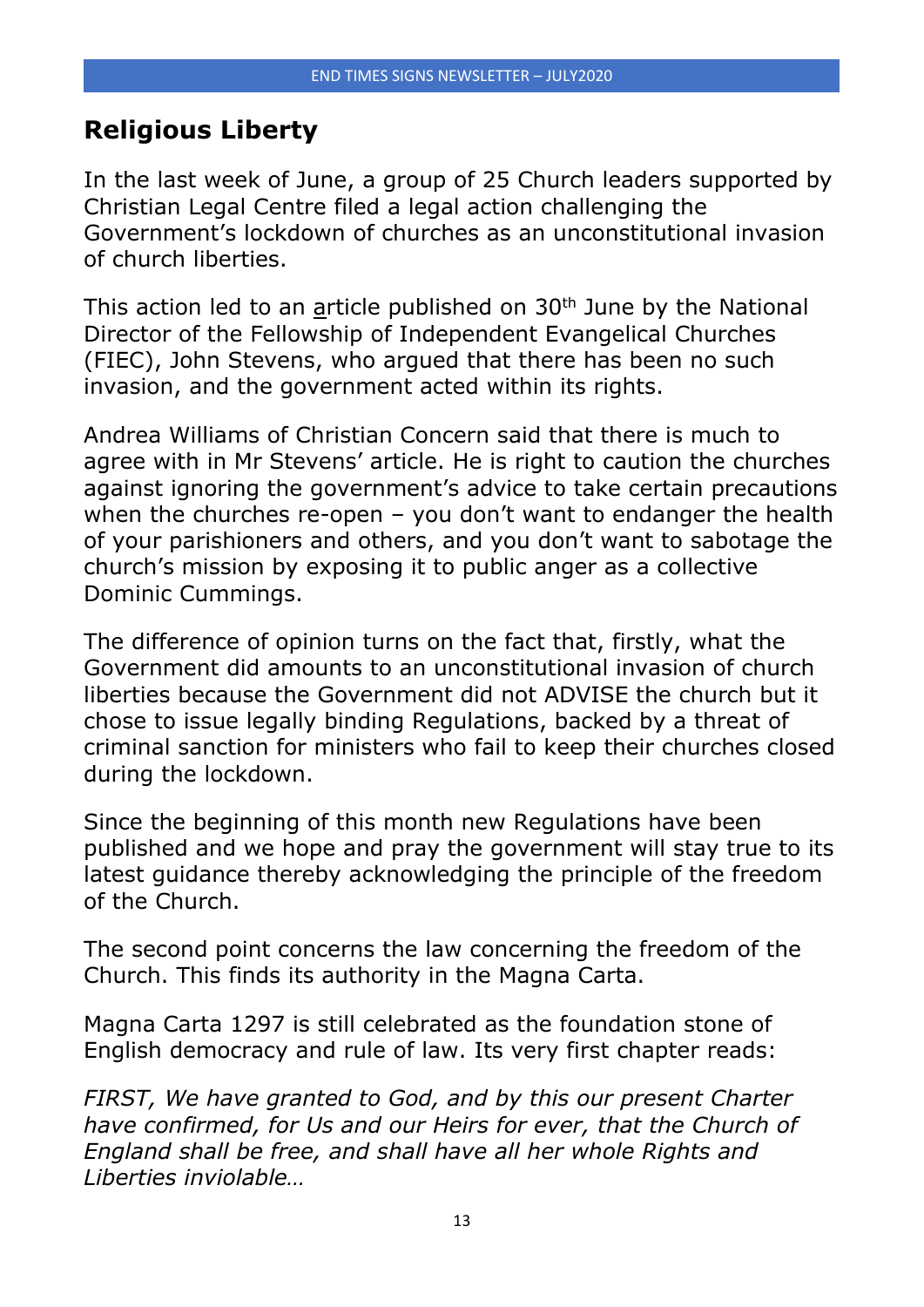Most of the other provisions of Magna Carta have been repealed by now; but not this one.

It is argued by Christian Concern that despite Henry VIII and the English Reformation the status of the Church of England as the Established Church had a profoundly ennobling effect on the British State – but inevitably compromised the purity of the Church. Today, when we see some of its bishops openly preaching homosexualism and transgenderism, it is fair to say that we are still paying the bill for Henry VIII. There is much to be said about this; but none of that would amount to a proper analysis in terms of constitutional law.

In the eyes of the law, whether or not Henry VIII breached Magna Carta, Magna Carta is the law of the land.

It is right to point out that the Queen in Parliament is sovereign; but that does not mean that every bureaucrat at Whitehall is sovereign. The lockdown of churches was not imposed by an Act of Parliament – it was imposed by Regulations issued by a team of faceless civil servants under the authority delegated to them by the Health Secretary, the Rt. Hon. Mr Hancock.

Andrea Williams argues that here is the real difference because a Bill in Parliament would have been publicly debated, scrutinised and amended both in the Commons and in the Lords. The implications for the independence of the church would have been raised, resulting in a considered democratic decision one way or the other. By contrast for the Civil Servants in Whitehall, the issue was probably simply overlooked – 'churches' were just another item on the list, just between 'cemeteries' and 'circuses', and it only took half a second to tick the box.

In other words, the solemn commitment *"that the Church of England shall be free, and shall have all her whole Rights and Liberties inviolable"* cannot be abrogated in a small print, e.g. by passing an Act of Parliament which gives the Health Secretary a power to issue all sorts of regulations for the protection of public health, and then one of those regulations includes a brief paragraph to say that all church services are hereby prohibited and criminalised until further notice.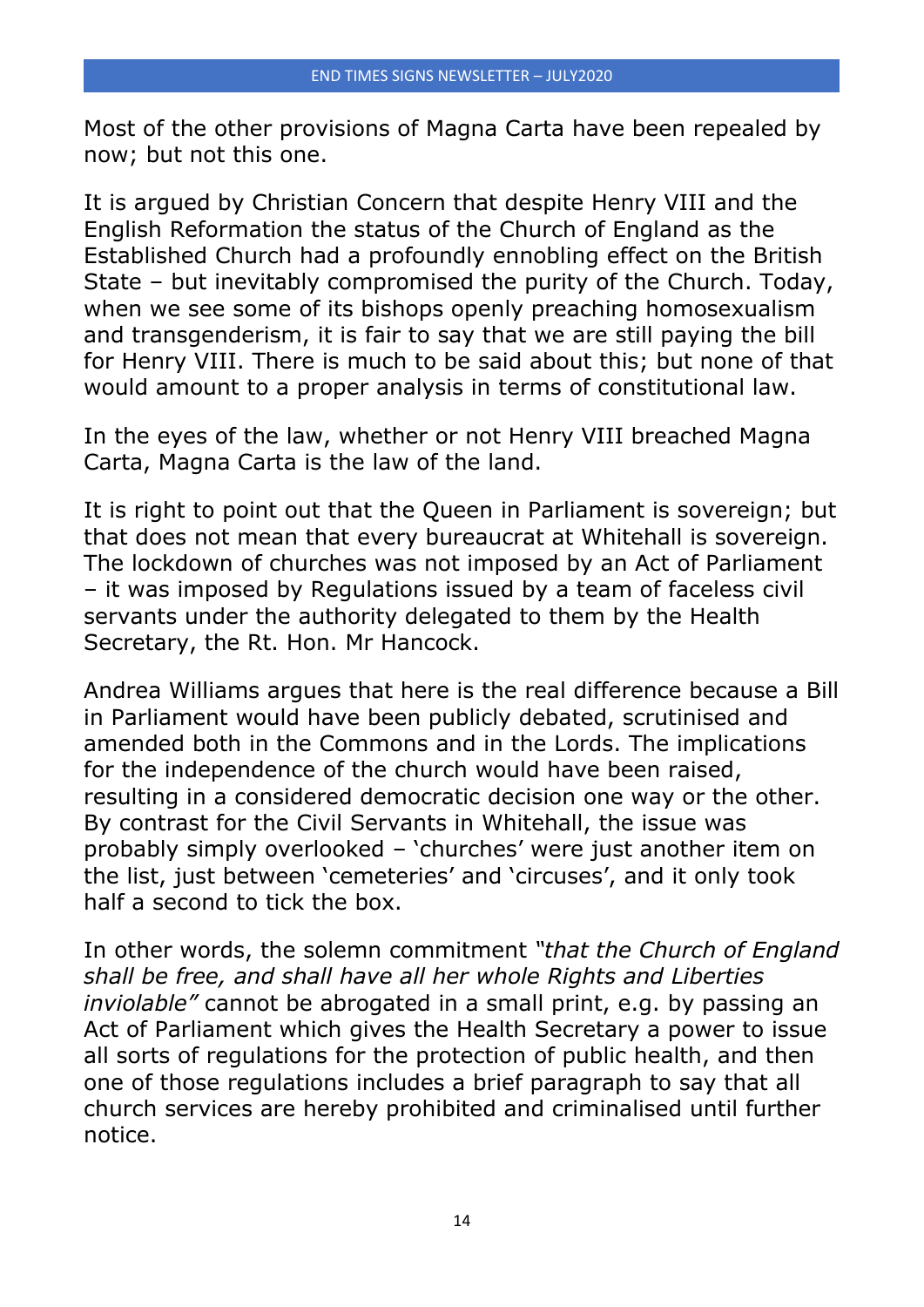Like so many things in the Magna Carta, the principle of liberty of the Church has steadily gained recognition across the world. Its modern reincarnation is the freedom of thought, conscience and religion, protected by Article 9 of the European Convention of Human Rights. An important principle consistently acknowledged in ECHR Article 9 jurisprudence is that of 'church autonomy': a secular public authority may not interfere with the internal workings of a church or religious organisation and may not impose rigid conditions on the practice or functioning of religious beliefs.

The danger inherent in the method used by the Government, apart from it being unlawful, is that the same method could be used for some more sinister purpose (such as regulating the content or tone of our preaching).

Such things already have happened through the passing of Bills e.g. the Anti-Social Bill, The Equality Act, British Values in Schools and Section 5 of the Public Order Act. Paul writing to the Colossians told them *"See to it that no one takes you captive through hollow and deceptive philosophy, which depends on human tradition and the elemental spiritual forces of this world rather than on Christ."* (2:8)

## **RSE Regulations**

we now have an outright challenge to God by Government through its RSE regulations including Gender Realignment Therapy.

On Tuesday, 11th September 2019, the Lords and Commons Family and Child Protection Group, chaired by Sir Jeffrey Donaldson MP, and jointly Convened by Revd Lynda Rose, CEO of VfJUK, and Robert Harris, launched its Report on Relationships and Sex Education: "The Way Forward". The Report was in response to the public consultation on Relationships and Sex Education (RSE), that closed on November 7 2019.

Since then many people and groups responded to the Government's consultation, the majority against the Governments proposals.

On Wednesday 27thMarch 2020, the House of Commons approved the draft Relationships and Sex Education Guidance by a massive 538 votes to 21.

In the light of this the Government Admitted that the majority of all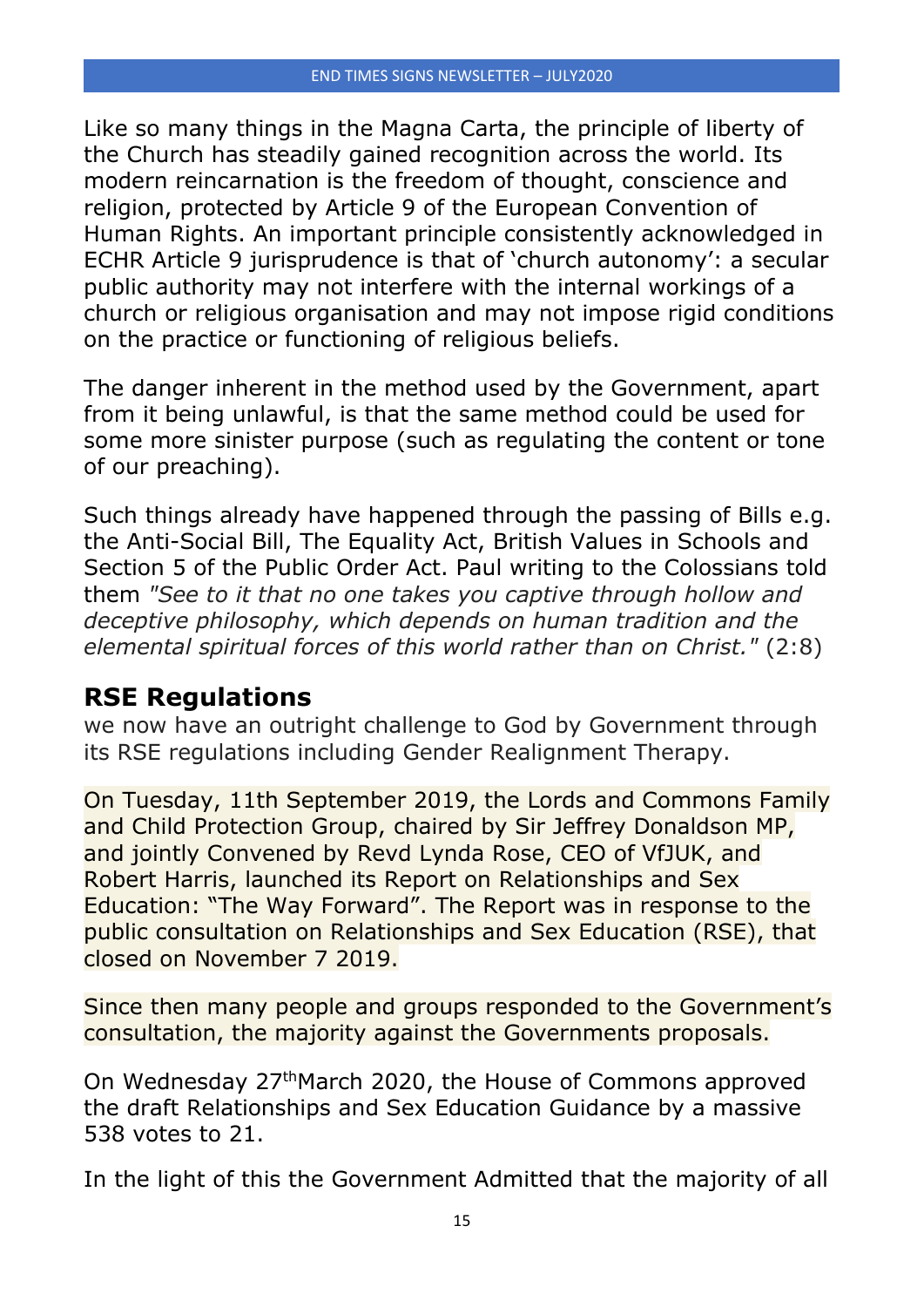respondents opposed the teaching of LGBT issues, which were seen as both inappropriate and contentious.

In other words, says VfJUK, a clear majority of respondents strongly opposed the Government's proposals. Even more to the point, however, the new Regulations contravene UK law, under which parents have the right to have children educated in line with their religious values and belief (see ECHR, Article 1, Protocol 2; The Education Act 1996, s.9; The Human Rights Act 1998, Schedule I, Part II, Article 2). They also contravene the requirements of the Equality Act 2010, which lists as characteristics to be protected from discrimination: age, disability, gender reassignment, marriage and civil partnership, race, **religion or belief**, sex, sexual orientation.

All the major religions prohibit sexual licence, promiscuity and homosexuality. The new Regulations, however, state that all teaching must now be framed so as to include and promote LGBT behaviours and gender choice. Children must of course be taught to respect and care for all equally as made in the image of God - but teaching that gender is a matter of choice, not biology, that LGBT and heterosexual sex are the same, and that same sex marriage is the same as traditional marriage is incompatible with religious belief. Reconciliation of the two approaches is impossible! So the conclusion is inescapable – the new Regulations are prioritising LGBT so-called rights over religious belief.

This is not right. By their actions, MPs scorn and deride the very ideas of democracy and respect for the law. Their attitude indeed seems to be that whatever the will of the people, they know best! Thus, they have taken away the God-given right of parents to protect and educate their children, passing on the values by which they live - and have transferred control to a godless State. To a demonic State – because what we are seeing now is straight ideological indoctrination into views and behaviours that are overtly hostile to Christianity. The State is peddling bigotry and hatred!

VfJUK in its article felt that it could do no better than repeat the words of Oliver Cromwell, on his dissolution of Parliament on 20th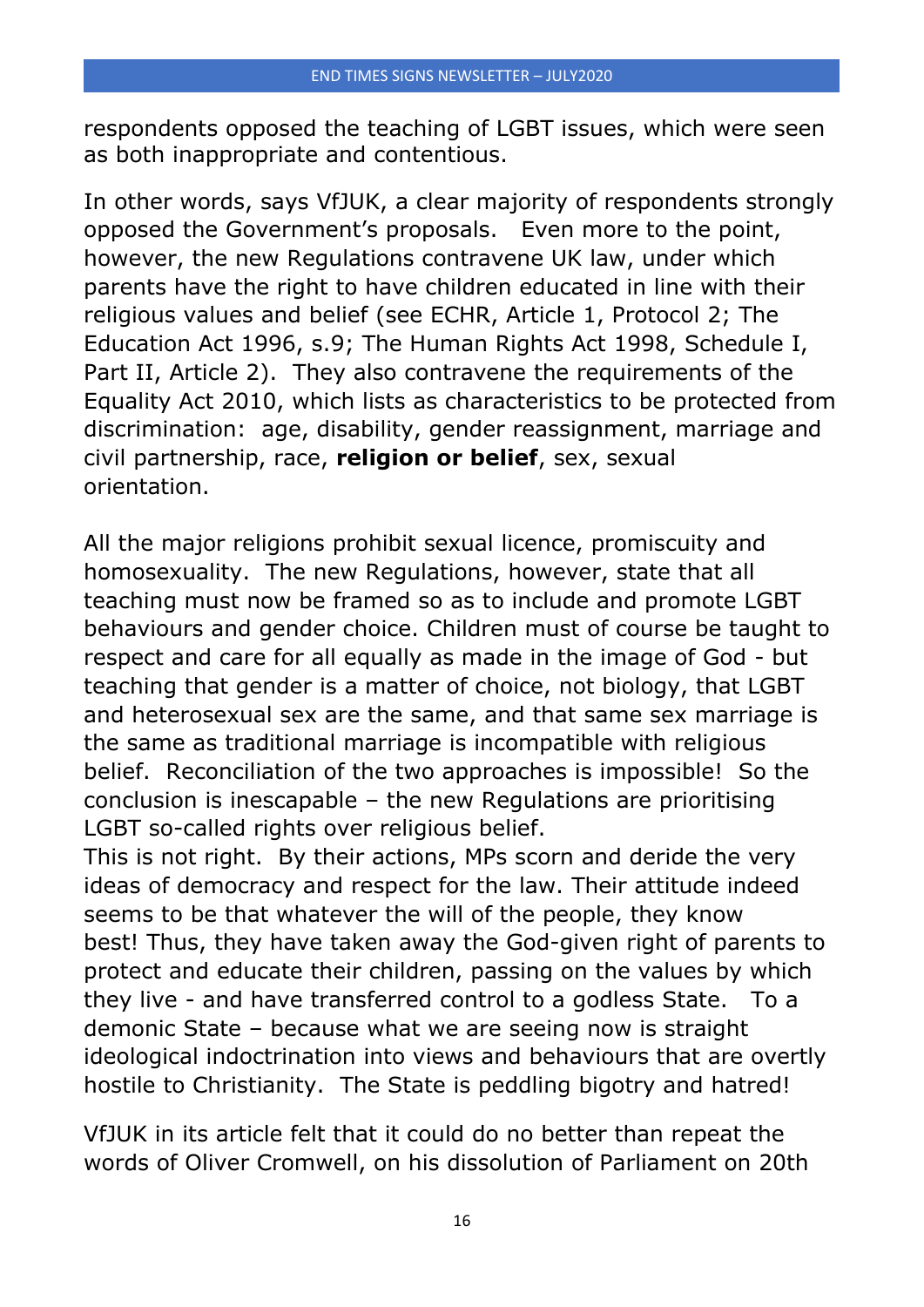#### April 1653.

**"It is high time for me to put an end to your sitting in this place, which you have dishonored by your contempt of all virtue, and defiled by your practice of every vice; ye are a factious crew, and enemies to all good government; ye are a pack of mercenary wretches, and would like Esau sell your country for a mess of pottage, and like Judas betray your God for a few pieces of money.**

**Is there a single virtue now remaining amongst you? Is there one vice you do not possess? Ye have no more religion than my horse; gold is your God; which of you have not barter'd your conscience for bribes? Is there a man amongst you that has the least care for the good of the Commonwealth?**

**Ye sordid prostitutes have you not defil'd this sacred place, and turn'd the Lord's temple into a den of thieves, by your immoral principles and wicked practices? Ye are grown intolerably odious to the whole nation...**

**In the name of God, go!"**

### **Gender Reassignment**

From 50 cases in 2010, to 2,519 in 2018 – referrals for gender reassignment therapy amongst children has skyrocketed by a massive 4,000%. But clinical psychologists working for the Gender Identity Development Service (GIDS), based at the Tavistock Clinic, London, say that experimental and potentially dangerous treatment is being offered too soon and without proper assessment. In the past three years, five of them have resigned on conscientious grounds ([https://www.thetimes.co.uk/article/calls-to-end-transgender-experiment-on-children](https://vfjuk.us8.list-manage.com/track/click?u=748b2cc9dae1e2713467c199a&id=a213d02bc9&e=c1ec588e45)[k792rfj7d](https://vfjuk.us8.list-manage.com/track/click?u=748b2cc9dae1e2713467c199a&id=a213d02bc9&e=c1ec588e45)).

#### **The battle continues…**

No sooner have the Relationships and Sex Education Regulations received Parliamentary approval, than LGBT activists have started calling for their *immediate* review and upgrade. In a recent letter to Education Secretary Damian Hinds, drawn up by the Peter Tatchell Foundation and supported, amongst others, by actor Stephen Fry and Elly Barnes, CEO and Founder of Educate and Celebrate, LGBT campaigners are calling for statutory enforcement of even more explicit teaching about sex, and for further normalisation and promotion of homosexual behaviours and same sex relations. They argue that hetero, homo, and bisexual relations must be presented as equally valid, with no faith school opt out, and with removal of the parental right of withdrawal

[\(https://www.theguardian.com/education/2019/may/08/stephen-fry-backs-calls-review-new-rse-sex](https://vfjuk.us8.list-manage.com/track/click?u=748b2cc9dae1e2713467c199a&id=c2b4212e76&e=c1ec588e45)[education-programme-schools?CMP=twt\\_a-education\\_b-gdnedu](https://vfjuk.us8.list-manage.com/track/click?u=748b2cc9dae1e2713467c199a&id=c2b4212e76&e=c1ec588e45) ).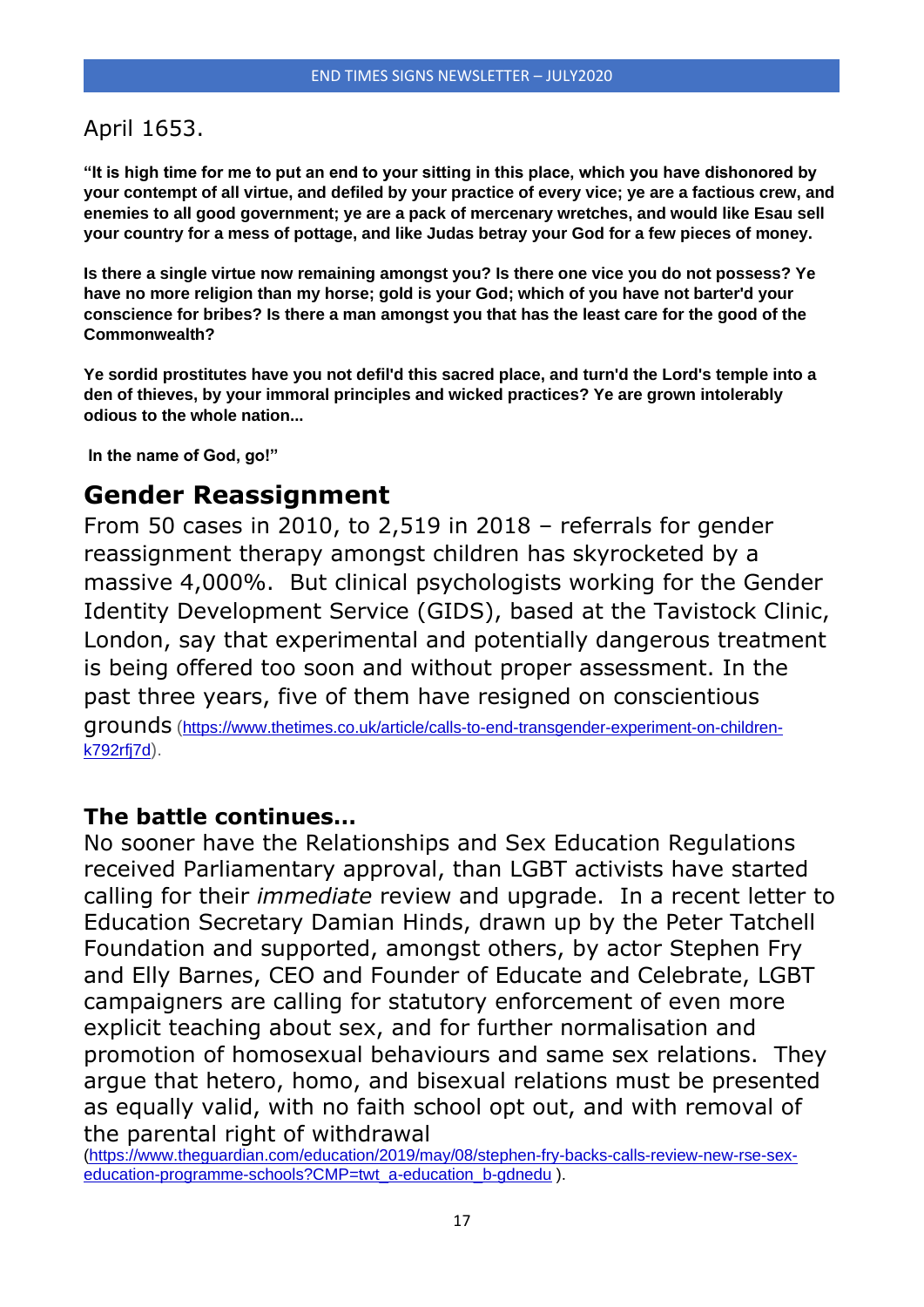Director of the Foundation, Peter Tatchell, writes that 'political, religious and cultural sensitivities should not be allowed to thwart mandatory age-appropriate RSE in every school, including in faith and independent schools...'.

As well as making all such teaching mandatory, without exemption, the letter calls for the promotion of safer alternatives to intercourse (such as encouragement to oral sex and mutual masturbation), and says pupils should be taught about sexual pleasure and how to achieve it for both themselves and a partner, 'with the aim of helping them secure mutual sexual happiness' [\(https://www.petertatchellfoundation.org/stephen-fry-backs-our-call-to-revise-sex-education/\)](https://vfjuk.us8.list-manage.com/track/click?u=748b2cc9dae1e2713467c199a&id=a67a3cd32d&e=c1ec588e45).

**End note** (the last word belongs to the Lord) The prophet Amos cried out to God (5:24) *"Let Justice flow like a river and righteousness a never ending stream."*

## **ABORTION**

## **Sacrificing children and babies by law**

**Thou shalt have no other gods before Me**" (Hebrew: על־פני אחרים אלהים יהיה־לך לא (is one of the Ten Commandments found in the Hebrew Bible at Exodus 20:2 and Deuteronomy 5:6, which establishes the nature of the relationship between the nation of Israel and its national **god**, Yahweh the **God** of Israel, a covenant



...

It is with impunity that these evil groups continue their work and their influence over the Civil Service and members of Parliament has increased greatly (Just like LGBT) to the point where they are now writing the new Regulations and insisting that these become universal. Moral belief, whether Christian or other religious teaching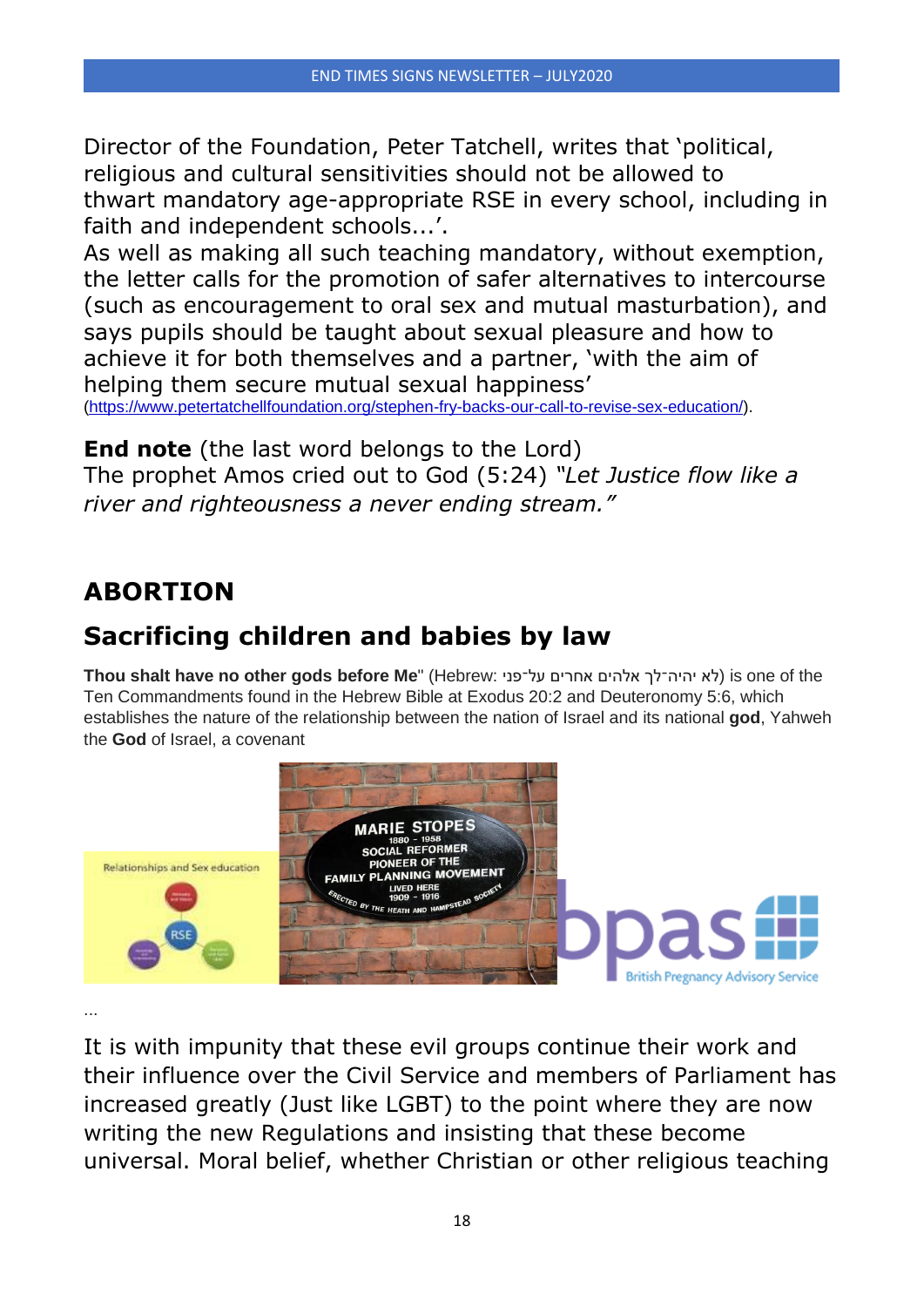is ignored and, clearly, their business model worships not just Molech but also Plutus.

Christian Concern have stated that since the introduction of the Abortion Act 1967, there have been over 7 million abortions in the UK. This is a tragedy. As well as the loss of life it has led to a general disregard for the sanctity of life in society. In addition, there is accumulating evidence of the serious consequences of abortion on mothers including potential damage to their physical and mental health. At Christian Concern we resist abortion and aim to inform women of its dangers. We believe that every unborn child should have their right to life protected. To that we would shout Amen!

Life News ([www.lifenews.com](http://www.lifenews.com/)) reports that The 2018 Abortion [Statistics,](https://assets.publishing.service.gov.uk/government/uploads/system/uploads/attachment_data/file/808556/Abortion_Statistics__England_and_Wales_2018__1_.pdf) published June 2019 by the Department of Health and Social Care, show that 205,295 unborn babies were killed by abortion in 2018.

The total is just short of the highest on record (205,598 in 2007), but the number of abortions performed on women resident in England and Wales is 200,608, the most ever recorded.

Increase in medical abortions shows abortion ideology is triumphing over women's health

One noticeable trend in the statistics is the sharp increase in abortions carried out using pills (so-called medical abortions). 71% of abortions were medically induced, higher than in 2017 (66%), and almost double the proportion in 2008 (37%). The proportion of medical abortions has almost doubled in the last ten years from 37% in 2008, and since 2014, medical abortions have been the most common method of abortion.

Calling this trend alarming, SPUC's Antonia Tully [said](https://www.spuc.org.uk/press-releases/latest-abortion-stats-show-ideology-is-triumphing-over-women-s-safety-says-pro-life-group) that medical abortion is being pushed for ideological reasons.

"Abortion pills are presented as a safe and simple solution (often by researchers with close links to the abortion industry), however they are often harmful to women," she said. "Common side-effects include vomiting, severe pain and excessive bleeding. A recent Swedish study of women who had an early medical abortion at home found that 26% of women bled for more than four weeks."

The Good News is that the attempted last-minute weasel amendments to the Domestic Abuse Bill were not voted on. If they had been voted on and gone through, England and Wales would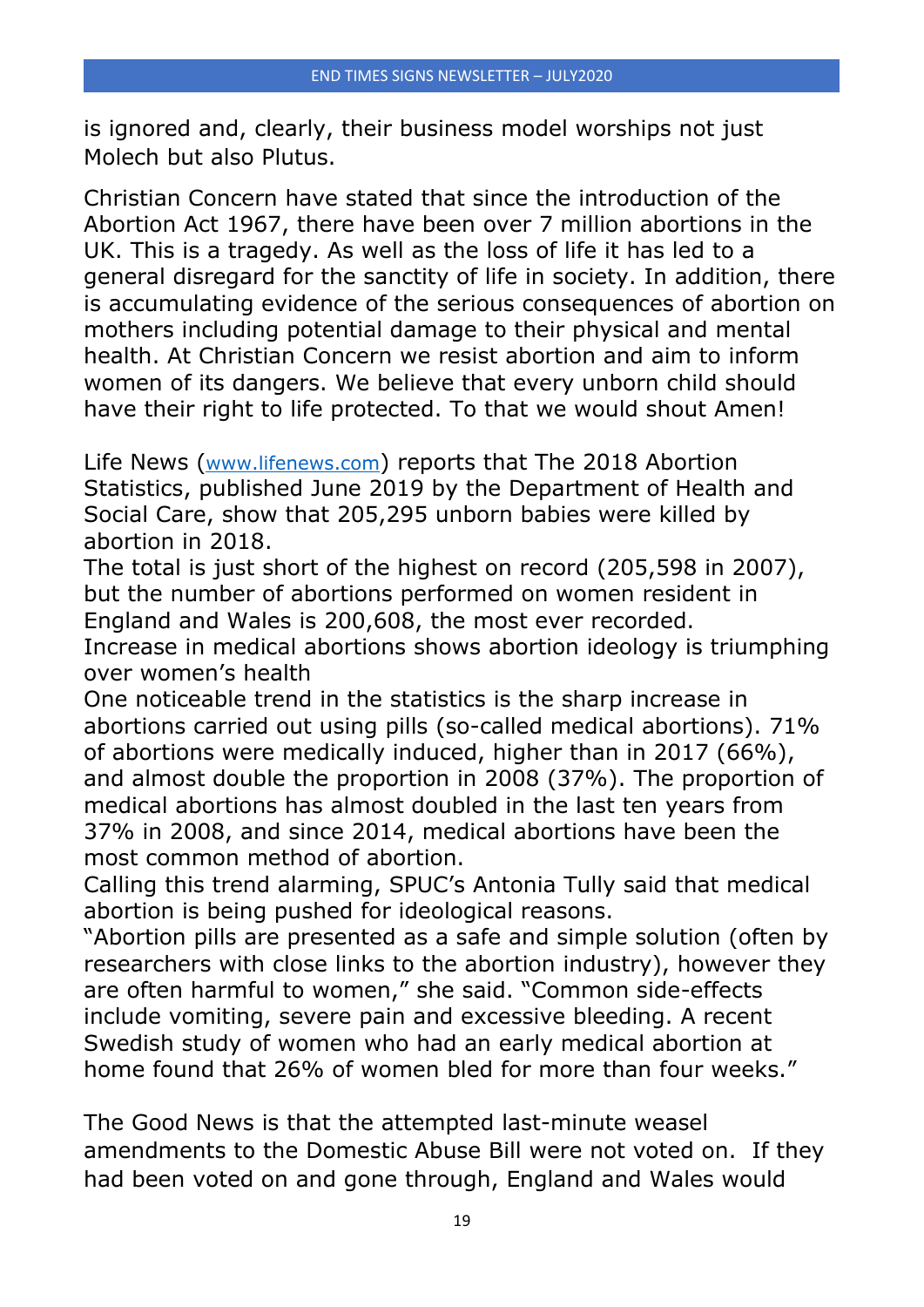have been left with the most liberal abortion law in Europe, allowing termination on request and on demand up to 28 weeks, and continuance of so-called self-administered DIY abortion for abuse victims.

We praise God that Sir Lindsay Hoyle, Speaker of the House of Commons, announced that he would not allow inclusion of the amendment to repeal sections 58 and 59 of the Offences Against the Person Act, the effect of which would have been effectively to remove all protections from the unborn child, in one fell swoop decriminalising abortion. Later in the evening, Diane Johnson MP subsequently withdrew her amendment to allow medical and surgical abortions to take place anywhere for abused women. It is thought the abortion lobby feared a major defeat if this came to the vote, so rather than risk losing face, pressured her to withdraw.

Right to Life published an excellent Parliamentary briefing on these two proposed amendments that clearly alerted many MP's to the evil intention of the Abortion lobby. See ([www.righttolife.org.uk](http://www.righttolife.org.uk/)) for details.

Another piece of Good News concerning the abortion debate is that the Court of Appeal has granted Christian Concern permission for a judicial review of the Government's decision on 'at-home abortions'. This means that the Court of Appeal will hold a public hearing to decide whether the Health Secretary's decision to introduce at-home abortions should be quashed. I think that a date has now been set for the end of this month but for more information go to [www.christianconcern.com](http://www.christianconcern.com/)

Finally, we should be aware that the Royal College of Obstetricians and Gynaecologists has now released guidelines for healthcare workers providing abortions which suggest ways to provide cover for women who break the law, including advice advocating for feticide and facilitating abortion past the new 10week limit for DIY home abortions. These guidelines are far from impartial and their links with major abortion providers should be urgently reviewed.

Rev Dr Joe Boot writing in his book "The Mission of God" has this comment which is very applicable to the abortion issue. He says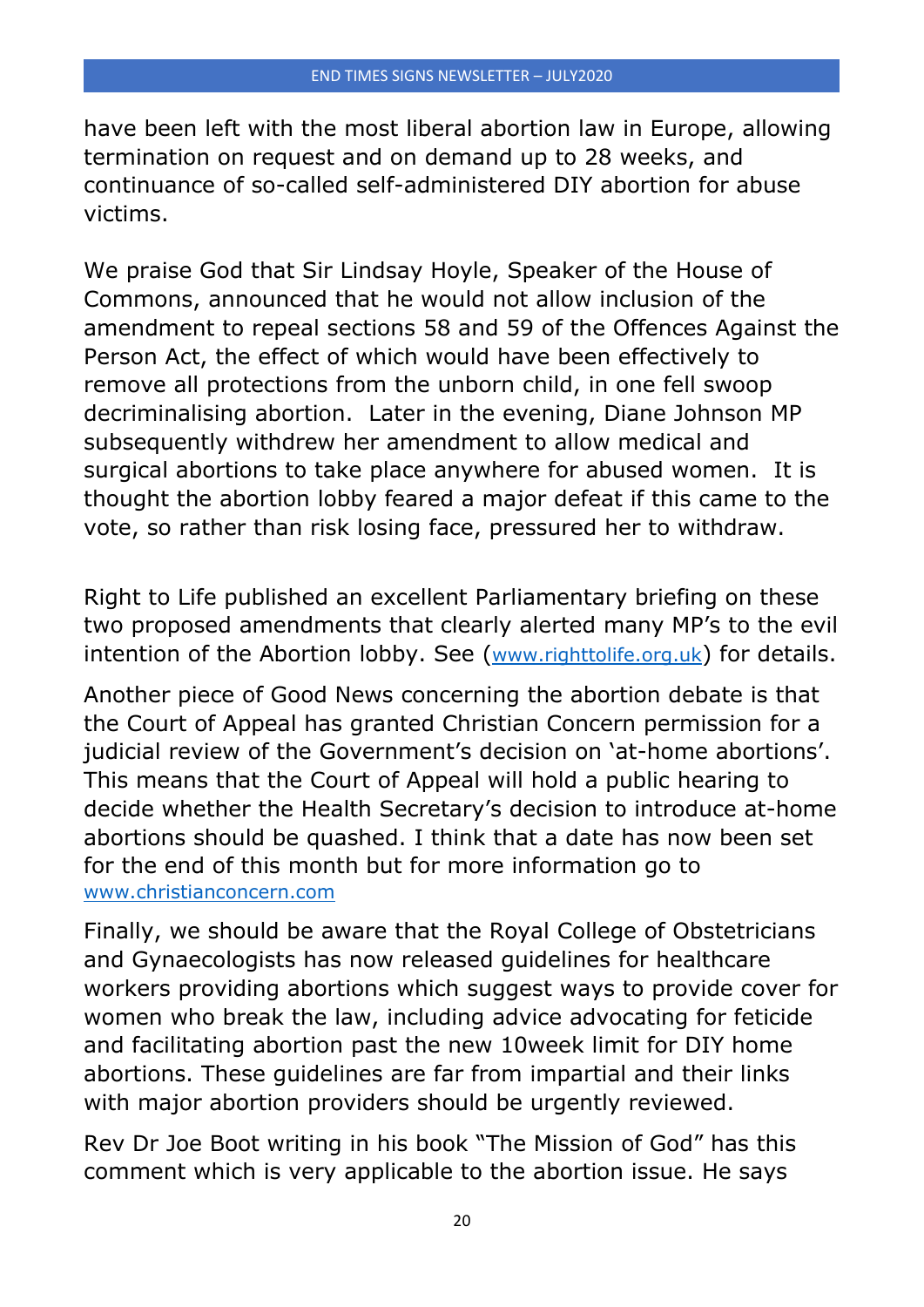#### END TIMES SIGNS NEWSLETTER – JULY2020

"Acts that were….seen as crimes are now praised by lawmakers and magistrates as practical virtues or proud statements of freedom and liberty – hence the Western world's penchant for striking down laws against abortion, not to mention turning a blind eye to infanticide".



The issue of Black Lives matter has dominated the headlines and caused widespread reaction, some violent, other racist and most bemused by the false arguments and twisting of history involved. It has becoem racist to suggest that 'all lives matter' and even Megan Markel and Prince Harry have weighed in on the issue. Serious and considerate

journalists have been abused on every digital platform for daring to suggest that the arguments as presented are skewed and in themselves racist. Even Toby Young (a British social commentator and formerly Director of the New Schools Network, a free schools charity) has been fired for writing a blog disagreeing with BLM's policies. He was investigated for liking a tweet saying, 'all lives matter'; censored from a petition site for asking the Oxford English Dictionary to keep its definition of 'woman' as 'adult human female'.

There cannot be anyone who does not recognise the past history of slavery both in Europe and America nor who would deny the racism that brought segregation and misery to many black people in the Deep South or to the West Indians who in emigrating to the UK were subject to all manner of racism and abuse.The Windrush scandal is still with us and many West Indians are still suffering because of it. As Christian we have come to understand the doctrine of man and believe that there is no difference in God's eyes between races, gender, slave, free, creeds or age. The commandments instruct us to love on another and to love our neighbours as well as our enemies.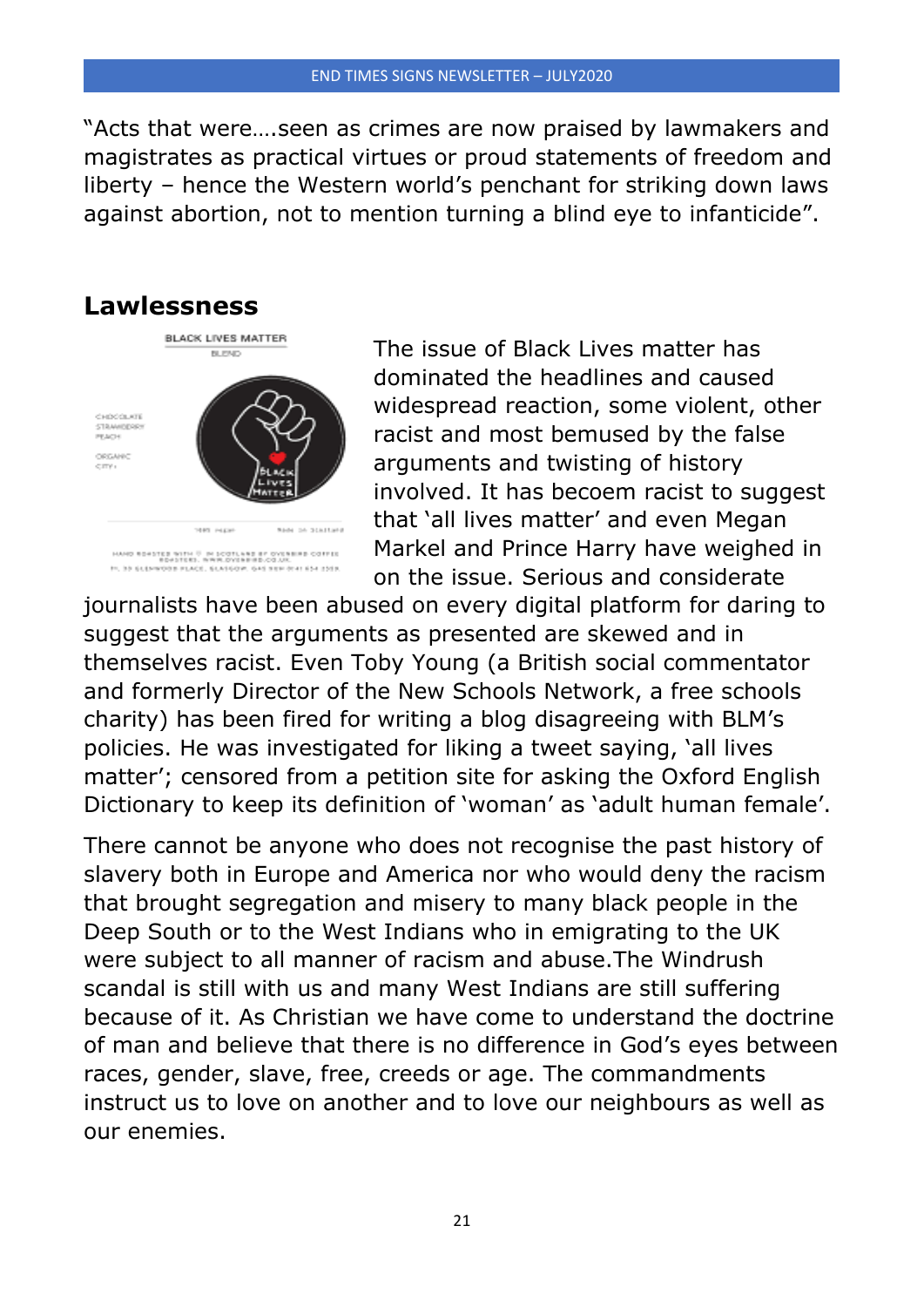It is such a travesty that BLM is a political movement and is anti-Semitic. In 2016 Rachel Gilmour helped assemble and draft the 'Movement for Black Lives (M4BL) Policy Platform, adopting an anti-Israel position and endorsing the boycott, divestment and sanctions agenda which seeks the elimination of the world's only Jewish State. That year Glimour declared on Twitter "Zionism is white supremacy". She rejected her own Jewish background and served as a co-director of a group calling itself Dream Defenders, which claims that 'the stateviolence (minorities) experience in the USA is directly tied to violence facing Black and Brown communities in Palestine and around the world.(source United With Israel news <https://unitedwithisrael.org/?s=Black+Lives+matter>)

Black Lives Matter is or was an organized movement in the United States advocating for non-violent civil disobedience in protest against incidents of police brutality against African-American people. <http://blacklivesmatter.com/>

Efforts to link police brutality in the US with the IDF have flooded the Internet and been used as propaganda by the BDS movement.

The UK Black Lives Matter movement calls for repentance and reparation for wrongs endured over two hundred years ago - but apparently accepts without comment the cruel and vicious exploitation of enslaved people today. It ignores too the fact that black people living in Britain are not the descendants of ex-slaves who have remained, but are here by choice, they or their families drawn by our culture to seek a better way of life. They have been welcomed and found work here, contributing to the rich diversity of life in modern Britain, while enjoying access to our free health service and education, together with housing and financial support, where required.

There are clearly social and financial inequalities within the country, but these equally affect white people, and conditions of poverty and social injustice are issues that need to be addressed for all.

The truth is, current unrest is being exploited by activists whose aim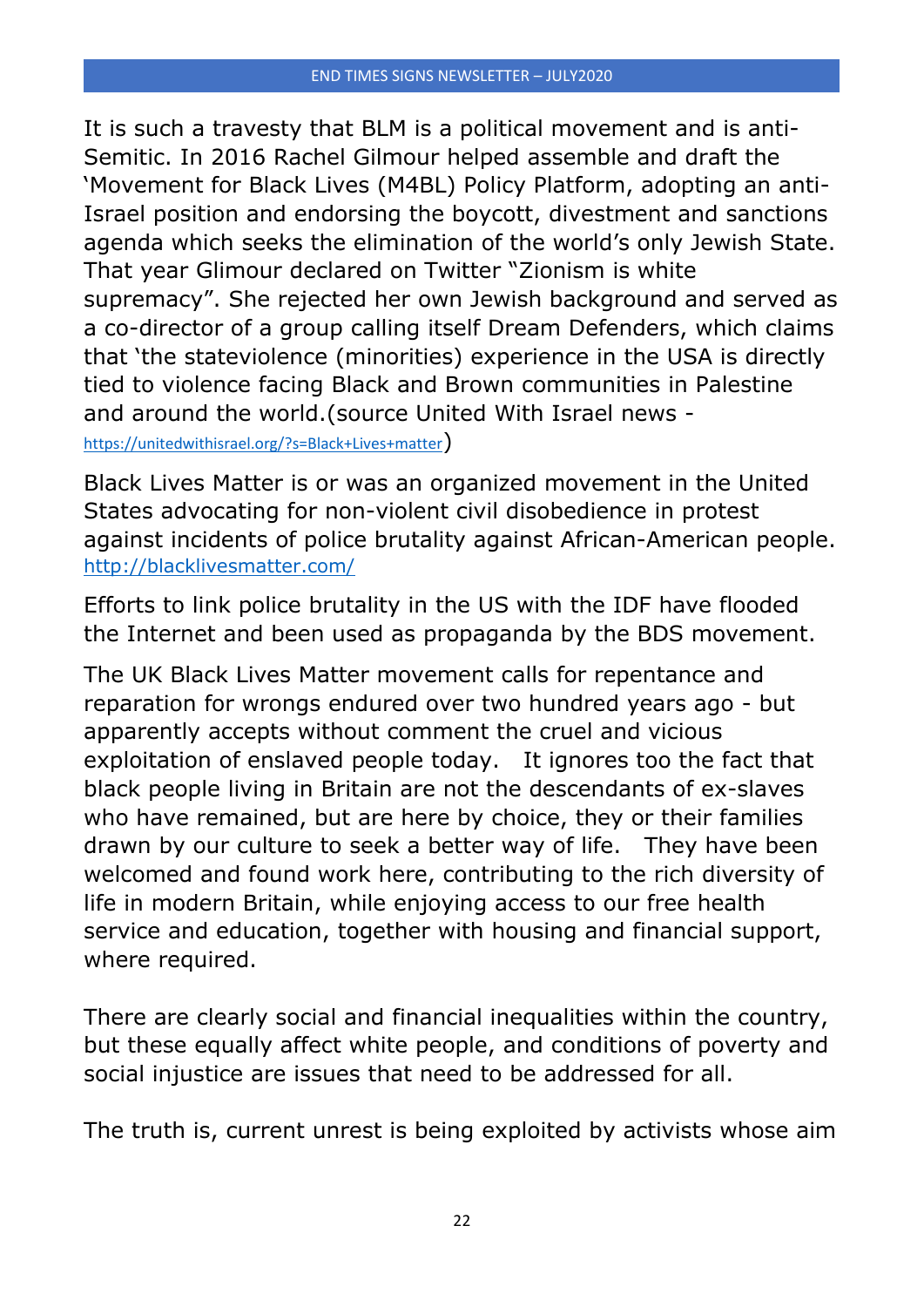is to undermine Western culture, using the pretext of ending white supremacy (see: [https://blacklivesmatter.com\)](https://vfjuk.us8.list-manage.com/track/click?u=748b2cc9dae1e2713467c199a&id=942f8eea80&e=c1ec588e45).

We should also remember that truth has become a matter of personal opinion over the past few years. Abolishing objective truth has opened the way to the hegemony of lies. All values become relative and that make Christian apologetics very difficult to articulate today. Our Western liberal democratic culture, once based upon the Judeo-Christian Bible has been eclipsed by moral and cultural relativism, identity politics, and gender identity has led to the nation largely believing that they are whatever they choose to be at any given time. In the midst of this is the topsy-turvey world of opposites. For example, disadvantage has now become entitlement, victimhood has become powerlessness, (a Marxist political and economic dogma) and gender identity child abuse is redefined as 'human rights'. The cultural Marxism of the EU has left its' mark on the UK in many ways! So now dissent against 'group think or the gospel of Woke' leads to being thrown off public platforms, kicked out of jobs and denounced and ostracised by colleagues.

White society is in danger of being vilified by anti-white racists who viciously smear as a 'bigot' anyone who objects. (For a full article entitled "The Barbarians at the Gates" go to [www.melaniephiliips.com](http://www.melaniephiliips.com/)

## **Gospel of Woke**

In an interview on the Today programme on Radio 4 on July 26, Justin Welby, having expressed the view that some statues in Canterbury Cathedral 'have to come down', was asked by the interviewer if he wasn't perhaps downplaying 'forgiveness', and whether people shouldn't perhaps forgive the trespasses of those being commemorated. Without the slightest pause, the Archbishop replied, "… there can be forgiveness, I hope and pray as we come together, *but only if there's justice*." (italics added) [\(https://www.theguardian.com/politics/live/2020/jun/26/uk-coronavirus-live](https://vfjuk.us8.list-manage.com/track/click?u=748b2cc9dae1e2713467c199a&id=0e658254e9&e=c1ec588e45)[visitors-social-distancing-beaches-covid-19-politics-latest](https://vfjuk.us8.list-manage.com/track/click?u=748b2cc9dae1e2713467c199a&id=0e658254e9&e=c1ec588e45)[updates?page=with:block-5ef5ae138f08a3ad642af643#liveblog-navigation](https://vfjuk.us8.list-manage.com/track/click?u=748b2cc9dae1e2713467c199a&id=0e658254e9&e=c1ec588e45)

His meaning, sadly, was clear. Britain has in the past done such terrible wrong in its contribution to the slave trade prior to abolition,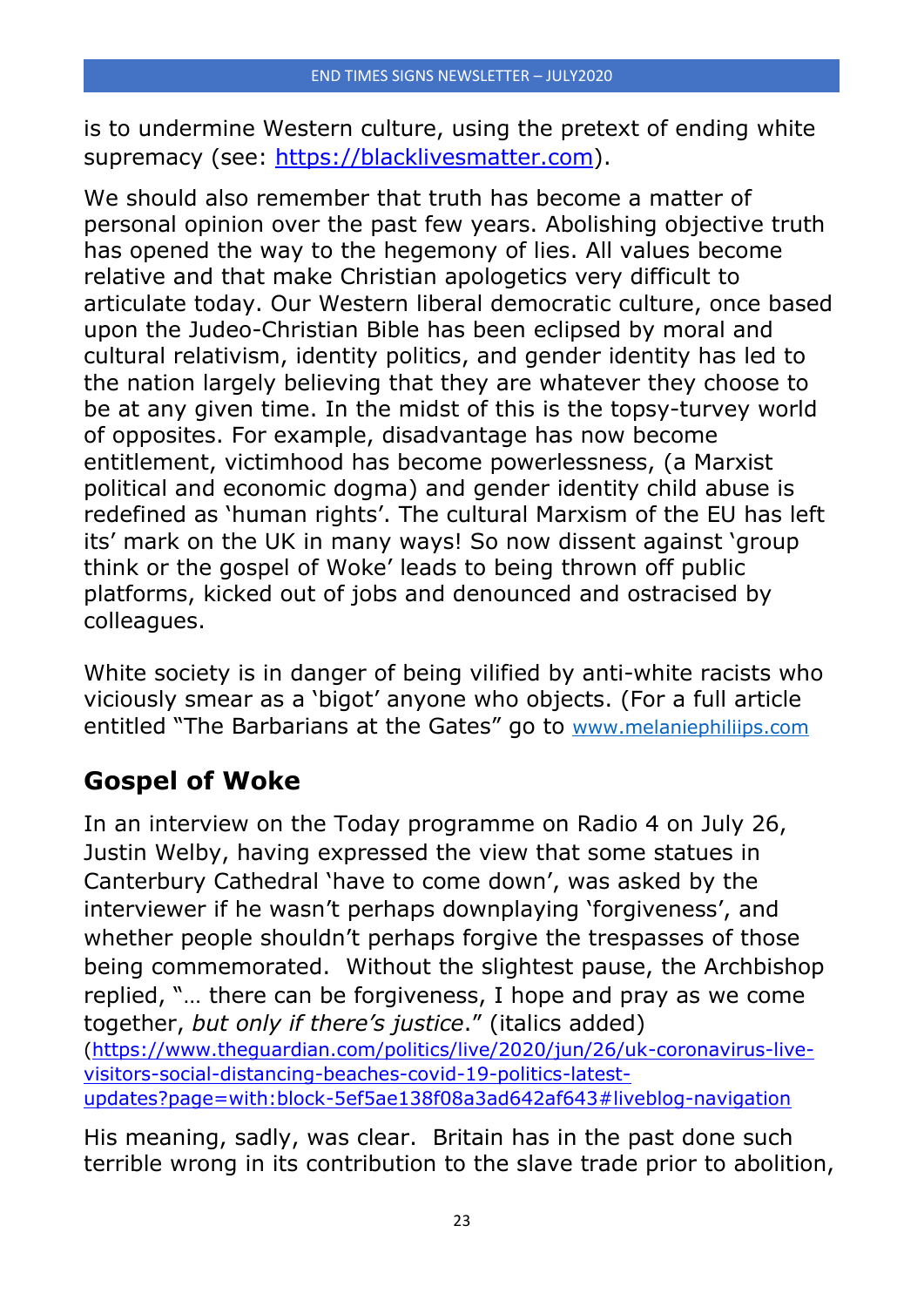that we cannot now be 'forgiven' unless and until we abase ourselves and erase every last trace of our history that might imply any contact with those in any way involved. **At every level, he is wrong.**

Linda Rose writing in Voice for Justice UK commented that Firstly, his position is historically misinformed, feeding into the BLM narrative that the British Empire was built on the cruel and vicious exploitation of slaves. This is a wilful misrepresentation of fact designed to fuel racial division and tension, while dismissing the brave fight of men like Quaker Thomas Clarkson and politician William Wilberforce, who spent their lives, at great personal cost, campaigning for abolition.

Secondly, she points out that the Archbishop, seems completely unaware of all of this. Britain is simply branded wrong, and there is a conspicuous lack of recognition or acknowledgment for any of the good our forebears undoubtedly did. And so he betrays and trivialises the nation's history.

But perhaps of far greater importance than this, given his role, is the Archbishop's apparent commitment to the 'gospel of woke'. The Cambridge English Dictionary defines *woke* as the awareness of social problems such as racism and inequality [\(https://dictionary.cambridge.org/dictionary/english/woke\)](https://vfjuk.us8.list-manage.com/track/click?u=748b2cc9dae1e2713467c199a&id=04d48e965a&e=c1ec588e45). Within and on top of this, there is a strong element of political correctness, freely exploited by the overtly Marxist-inclined BLM movement [\(https://blacklivesmatter.com\)](https://vfjuk.us8.list-manage.com/track/click?u=748b2cc9dae1e2713467c199a&id=ce6af3b33f&e=c1ec588e45). Woke screamsvictimhood and demands that people pay.

## **But this is not the message that Jesus proclaimed.**

No, Jesus came preaching a message of repentance for sin and love - and of absolute forgiveness towards others.

**Woke being worked out!** (Unredacted Staff July 2, 2020) The BBC has announced it will spend £100 million on 'diverse and inclusive content' in response to Black Lives Matter unrest.

The BBC, funded by the compulsory TV license fee, will also set a 20 percent diverse-talent target for all new productions from April 2021.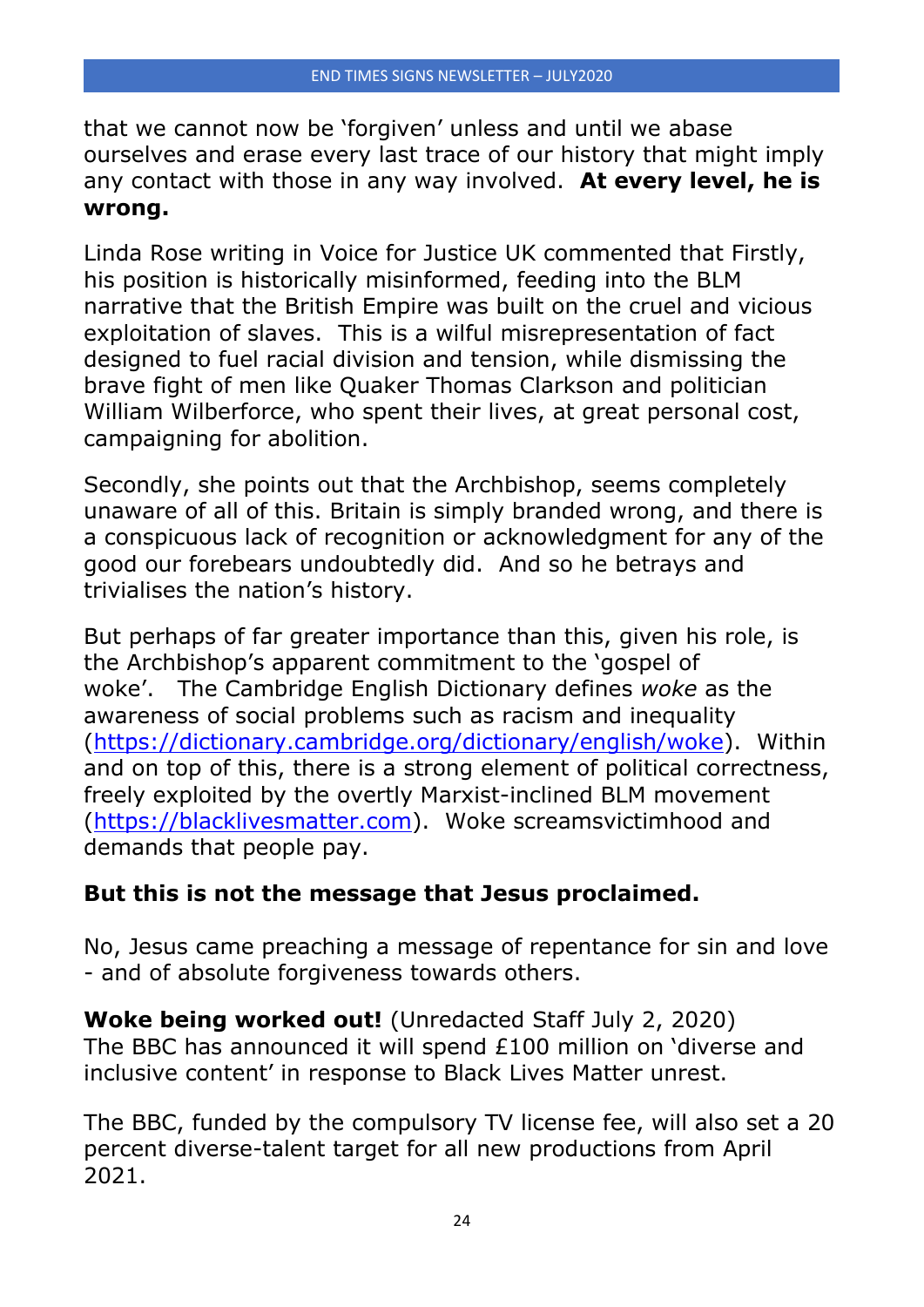"The senseless killing of George Floyd – and what it tells us about the stain of systemic racism – has had a profound impact on all of us," BBC Director-General the Lord Hall of Birkenhead said. Lord Hall, a wealthy white male, earns a salary of £400,000 a year as head of BBC.

The BBC has offered BAME-only training and internships for a number of years, with no positions offered exclusively to people from white working-class backgrounds – despite being one of the most under-represented demographics at the organisation.

#### **WOKE WATCH: PRINCE HARRY APOLOGISES FOR RACISM IN CRINGE VIDEO**



- Unredacted Staff
- July 2, 2020

Prince Harry has apologised for not doing enough to fight institutional racism, claiming that is it "endemic" in society.

In his video address, the Duke of Sussex immediately mentioned his woke wife, Meghan Markel, saying: "My wife said recently that our generation and the ones before us haven't done enough to right the wrongs of the past. I too am sorry."